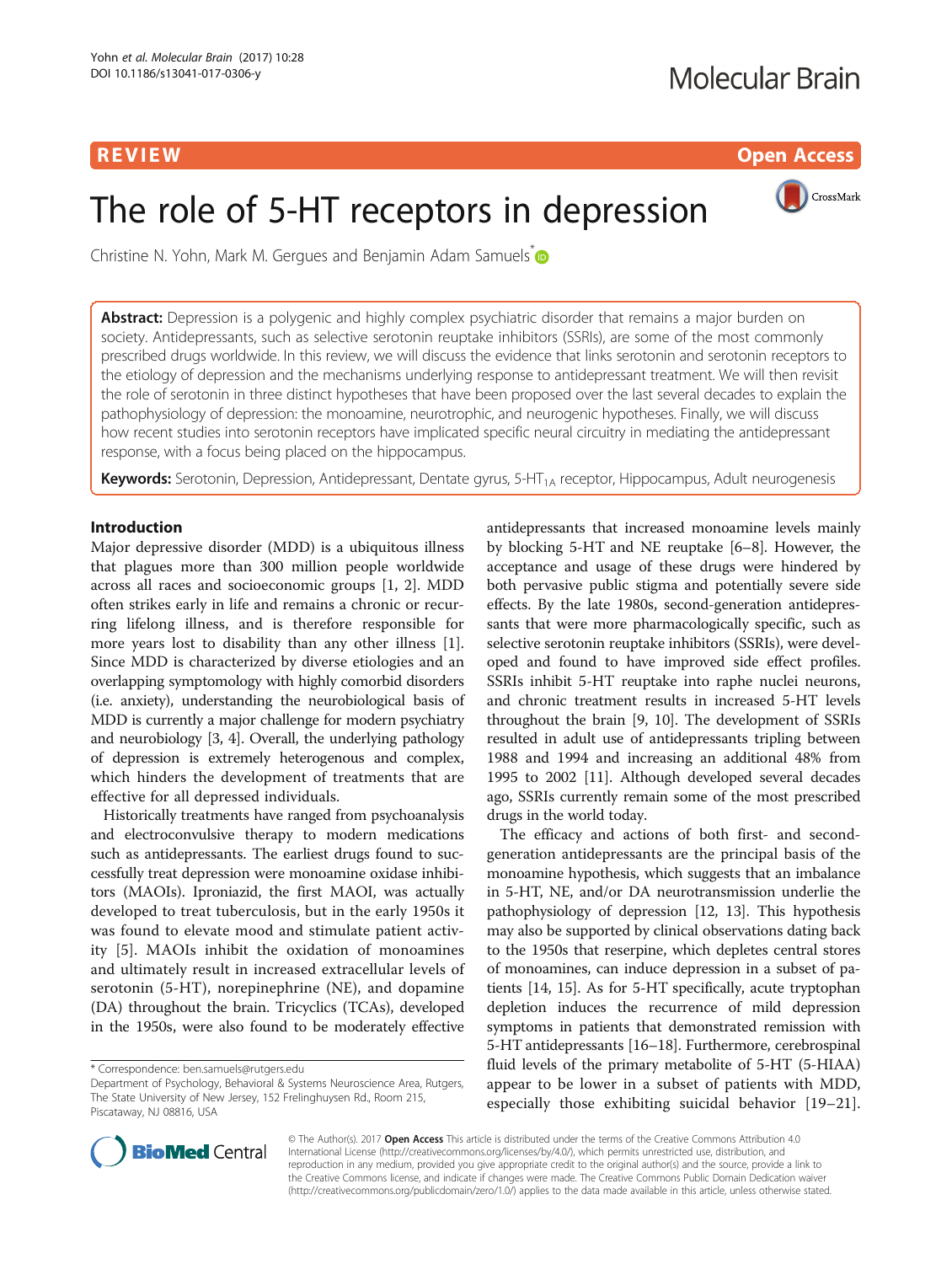However, approximately 33% of MDD patients do not respond to treatment with a commonly used SSRI and 67% of patients do not remit to this first line treatment [[22](#page-8-0), [23](#page-8-0)]. Underscoring the diverse etiologies of MDD, in recent years some research has shifted focus to potential new therapies such as noncompetitive NMDA receptor antagonists [\[24](#page-8-0), [25](#page-8-0)], anticholinergic agents [\[26\]](#page-8-0), and opioid modulators [[27](#page-8-0)–[29](#page-8-0)]. Therefore, it will ultimately be critical to stratify patients into distinct subsets so that they can be treated with the most appropriate and effective medications.

This review addresses the roles that both different gene polymorphisms involved in 5-HT signaling and the different 5-HT receptors (i.e.  $5$ -HT<sub>1A</sub>,  $5$ -HT<sub>1B</sub>,  $5$ -HT<sub>4</sub>, and  $5-HT_7$ ) may have in the pathophysiology of depression and the antidepressant response. A streamlined knowledge of these 5-HT signaling-related polymorphisms and receptors may ultimately prove instructive in determining which patients will be responsive to SSRIs. Furthermore, the determination of specific spatial populations of 5-HT receptors involved in mediating the beneficial effects of antidepressant treatment will yield a window into the neural circuitry that modulates mood-related behaviors. Therefore, we will also discuss the location of the 5-HT receptors that mediate the antidepressant response and the neural circuitry that is directly affected by altered levels of 5-HT.

## SERT polymorphism

Within humans, variants that affect serotonergic function can affect disease susceptibility and response to antidepressant treatment. The most prominently studied polymorphism occurs in the promoter of the gene encoding the Serotonin Transporter (SERT), the protein that is the main target for many currently prescribed antidepressants. The promoter contains a polymorphism that results in a short (14 repeats) or long (16 repeats) allele. Individuals homozygous for the short SERT allele have decreased levels of SERT and enhanced susceptibility to stressful events and depression relative to individuals homozygous for the long SERT allele [\[30\]](#page-8-0). Additionally, aside from depression, the SERT polymorphism was originally proposed to account for 7–9% of the inherited variance in anxiety-related disorders [[31](#page-8-0)]. However, recent genomewide association data has found poor replication of candidate genes for MDD, including the SERT polymorphism [[32](#page-8-0)]. In preclinical work, SERT deficiency is associated with increased anxiety and negative valence related behaviors in adulthood and a complete lack of responsiveness to SSRIs [\[33, 34](#page-8-0)].

## Serotonin receptors

#### 5-HT<sub>1A</sub>

Accumulating evidence indicates a role for at least 5 of the 14 5-HT receptor subtypes: 5-HT<sub>1A</sub>, 5-HT<sub>1B</sub>, 5-HT<sub>4</sub>, 5-HT<sub>6</sub>, and 5-HT<sub>7</sub>. 5-HT<sub>1A</sub> receptors (5-HT<sub>1A</sub>Rs) exist in two distinct populations: 1) as somatodendritic autoreceptors on the raphe nuclei neurons that produce 5-HT, and 2) as postsynaptic heteroreceptors that mediate local neuromodulatory effects in several brain areas innervated by serotonergic projections [[35](#page-8-0)–[38\]](#page-8-0). 5-HT<sub>1A</sub>Rs are Gi/o-coupled metabotropic receptors that, when activated, suppress cyclic adenosine monophosphate (cAMP) levels and ultimately inhibit neuronal activity [[39](#page-8-0)]. Activation of  $5-HT<sub>1A</sub>$  autoreceptors decreases the firing rate of raphe nuclei neurons resulting in limited 5-HT release through a negative feedback mechanism [[40](#page-8-0)].  $5HT_{1A}$  autoreceptors are associated with the etiology of anxiety behavior, as mouse studies suggest that specific modulation of  $5-HT_{1A}$  autoreceptor levels on raphe nuclei neurons during discrete developmental windows can alter anxiety behavior in adulthood [[38](#page-8-0), [41](#page-8-0)–[43](#page-8-0)].

In addition to SERT, a polymorphism also exists in the promoter region of the gene encoding the  $5-HT_{1A}R$ [[44, 45](#page-8-0)]. This single nucleotide C(-1019) G polymorphism in the  $5-HT_{1A}R$  promoter alters binding of the transcriptional repressors NUDR/DEAF-1 and Hes5 such that repression is greatly reduced with the G(−1019) allele [[46\]](#page-8-0). Presumably the lack of repression results in increased  $5-HT_{1A}R$  expression in the raphe nuclei of persons homozygous for the G(−1019 allele) and subsequently decreased serotonergic neuron firing. Indeed, preclinical work finds that mice deficient for the transcriptional repressor NUDR/DEAF-1 have upregulation of  $5-HT<sub>1A</sub>$  autoreceptors specifically in the raphe nuclei [[47](#page-8-0)]. In humans, the G/G genotype is related to an increased risk of anxiety and MDD as well as a reduction in response to SSRI treatment [\[45, 48](#page-8-0), [49](#page-8-0)].

With chronic SSRI treatment, the negative feedback mechanism that limits 5-HT release ultimately inactivates due to desensitization of the raphe  $5-HT_{1A}$  autoreceptors and subsequent alterations in the firing rates of the serotonergic neurons, but this process can take weeks [[40](#page-8-0), [50, 51](#page-8-0)]. Through generation of transgenic mice, a preclinical study found that specifically altering levels of raphe 5-HT<sub>1A</sub> autoreceptors could lead to the development of antidepressant responders and non-responders. Mice exhibiting lower levels of  $5-HT<sub>1A</sub>$  autoreceptors were more resilient to stress and more responsive to SSRI treatment than mice containing high levels of  $5-HT<sub>1A</sub>$ autoreceptors [\[38](#page-8-0)]. Importantly, the mice with the lower levels of  $5-HT_{1A}$  autoreceptors also demonstrated a subchronic response to SSRIs in novelty suppressed feeding (NSF), a behavioral paradigm that usually requires chronic treatment of at least 14 days before an antidepressant re-sponse can be observed [\[38,](#page-8-0) [52](#page-9-0)]. Thus, raphe  $5-HT<sub>1A</sub>$ autoreceptors actually temporarily limit or inhibit the behavioral SSRI response due to their negative feedback on 5-HT release.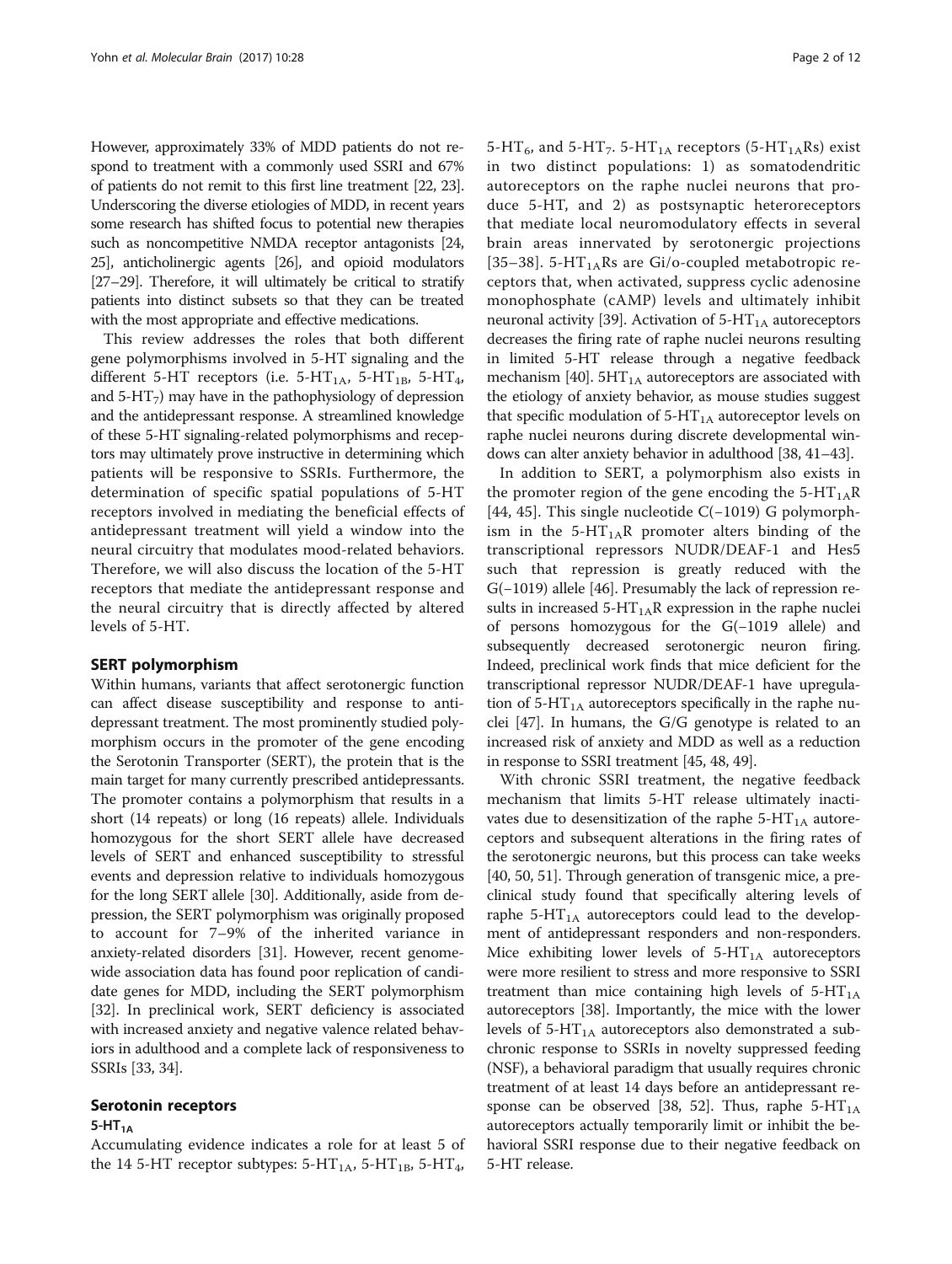In addition to acting as an autoreceptor,  $5-HT<sub>1A</sub>$  is also a postsynaptic heteroreceptor that mediates responses to released 5-HT in several areas of the brain including the septum, hippocampus, amygdala, thalamus, and hypothalamus [[53](#page-9-0)–[55\]](#page-9-0). Several lines of evidence indicate a critical role for  $5-HT<sub>1A</sub>$  heteroreceptors in mediating the behavioral response to antidepressant treatment. Mice that are germline deficient (lacking both  $5-HT_{1A}$  autoreceptors and heteroreceptors) do not respond to SSRIs in the NSF test, hinting at a potential role for the  $5-HT<sub>1A</sub>$ heteroreceptors in mediating the behavioral response to antidepressants [[56](#page-9-0)]. Additionally, chronic systemic treatment with the  $5-HT_{1A}R$  agonist 8-OH-DPAT mimics the behavioral effects of antidepressant treatment in the NSF test in wild-type but not  $5-HT_{1A}$ receptor-deficient mice [\[56\]](#page-9-0).

Chronic antidepressant treatment also results in increased adult hippocampal neurogenesis (discussed at length below), and this increase is necessary for the behavioral effects of antidepressants [[56, 57\]](#page-9-0). Correlating with the behavioral effects, mice that are germline deficient for  $5-HT_{1A}$  receptors do not show an increase in adult hippocampal neurogenesis with chronic SSRI treatment [[56\]](#page-9-0). Furthermore, chronic treatment with the 5-HT<sub>1A</sub>R agonist 8-OH-DPAT also mimics the effects of antidepressants by increasing adult hippocampal neurogenesis [\[56](#page-9-0)].

In a recent study, Samuels and colleagues (2015) found that specific deletion of  $5-HT<sub>1A</sub>$  heteroreceptors from mature granule cells (GC) in the dentate gyrus (DG), a subfield of the hippocampus, abolished the effects of SSRIs in a variety of behavioral tasks (including NSF) and attenuated the effects of SSRIs on adult neurogenesis and hippocampal neurotrophic factor expression (BDNF and VEGF) [\[54\]](#page-9-0). By contrast, if  $5-HT<sub>1A</sub>Rs$  were deleted from the young adult born granule cells (abGCs) in the DG, then the effects of SSRIs on behavior and neurogenesis remained intact. Furthermore, expressing  $5-HT_{1A}Rs$  in DG GCs on a 5-HT<sub>1A</sub> deficient background demonstrated that this population of  $5-HT<sub>1A</sub>Rs$  is sufficient to mediate the behavioral and neurogenic effects of SSRIs. Overall, the results from the series of experiments conducted by Samuels and colleagues (2015) indicate that dentate gyrus  $5-HT<sub>1A</sub>$  heteroreceptors on mature granule cells are a potential target for clinical therapeutics [[54\]](#page-9-0).

Previous clinical trials with drugs that target  $5-HT<sub>1A</sub>Rs$ , such as pindolol, have yielded disappointing results likely because these drugs targeted both the autoreceptor and heteroreceptor populations, which can have somewhat op-posing effects [\[58\]](#page-9-0). Future attempts at targeting  $5-HT_{1A}Rs$ should focus on specifically modulating the activity of either autoreceptors or heteroreceptors (but not both) in order to yield faster acting and/or improved antidepressants. To this end, recent pharmacological studies have

reported a new generation of agonists that preferentially target 5-HT<sub>1A</sub>R subpopulations [[53](#page-9-0), [59\]](#page-9-0).

## $5-HT_{1B}$

Levels of  $5-HT_{1B}Rs$  are also a key determinant of stress reactivity, and therefore  $5-HT_{1B}Rs$  may be a potential pharmacological target for antidepressant development [[60, 61\]](#page-9-0). Unlike somatodendritic 5-HT<sub>1A</sub> autoreceptors, 5-HT<sub>1B</sub> G<sub> $\alpha$ i</sub>-coupled autoreceptors are located on both serotonergic and non-serotonergic presynaptic terminals throughout the brain where they inhibit neurotransmitter release [[39, 50](#page-8-0), [62](#page-9-0)–[66](#page-9-0)]. Following the administration of SSRIs, mice lacking  $5-HT_{1B}$  autoreceptors exhibit increases in 5-HT levels in the ventral hippocampus (vHPC) and decreases in anxiety-like behaviors [\[66](#page-9-0)]. Furthermore, chronic antidepressant treatment increases 5-HT release through decreasing the expression and efficacy of the 5-HT<sub>1B</sub>Rs in the dorsal raphe nuclei (DRN) [[66](#page-9-0)–[68](#page-9-0)]. However, data regarding whether  $5-HT_{1B}Rs$  facilitate the antidepressant response remain somewhat contradictory as some labs have found augmenting antidepressant effects of  $5-HT_{1B}Rs$  antagonists, while others have not [\[69](#page-9-0)–[72](#page-9-0)]. Similar to the case with  $5-HT<sub>1A</sub>Rs$ , the inconsistent pharmacological findings may be attributed to the dual function of  $5-HT_{1B}Rs$  as both heteroreceptors and autoreceptors. Additionally, due to the diffuse location of 5-HT<sub>1B</sub> autoreceptors that overlap with 5-HT<sub>1B</sub> heteroreceptors throughout the brain, it is difficult to delineate between the two distinct populations [\[63, 65, 66](#page-9-0)]. Similar to 5-HT<sub>1A</sub> heteroreceptors, 5-HT<sub>1B</sub> heteroreceptors on DG GCs may play a role in the SSRI-mediated increase in adult hippocampal neurogenesis [\[73, 74](#page-9-0)].

## $5-HT_{2C}$

5-HT<sub>2C</sub>Rs are  $G_{\alpha q}$ -coupled heteroreceptors that are expressed in several limbic structures including the hippocampus (especially enriched in CA3), amygdala, anterior olfactory and endopiriform nuclei, and cingulate and piriform cortex. Overactivity of 5-HT2CRs may contribute to the etiology of depression and anxiety as some suicide victims have abnormally high expression of  $5-HT_{2C}Rs$  in the prefrontal cortex [[75](#page-9-0)]. Agomelatine, a mixed melatonergic agonist/5-HT<sub>2C</sub>R antagonist is an effective anxiolytic and antidepressant in both preclinical and clinical populations [[76](#page-9-0)–[80](#page-9-0)]. Furthermore, acute administration of SSRIs can lead to negative side effects (such as increased anxiety) presumably through activation of both  $5-HT_{1A}R$  autoreceptors and  $5$ -HT<sub>2C</sub>R heteroreceptors [\[81](#page-9-0)–[85\]](#page-9-0).

Interestingly, a recent study from Marcinkiewcz et al. showed that 5-HT release from the dorsal raphe nucleus enhances fear and anxiety through activation of  $5-HT_{2C}Rs$ on a subpopulation of corticotropin-releasing factor (CRF) neurons in the bed nucleus of the stria terminalis (BNST) [[86](#page-9-0)]. Ultimately, activation of these CRF neurons in the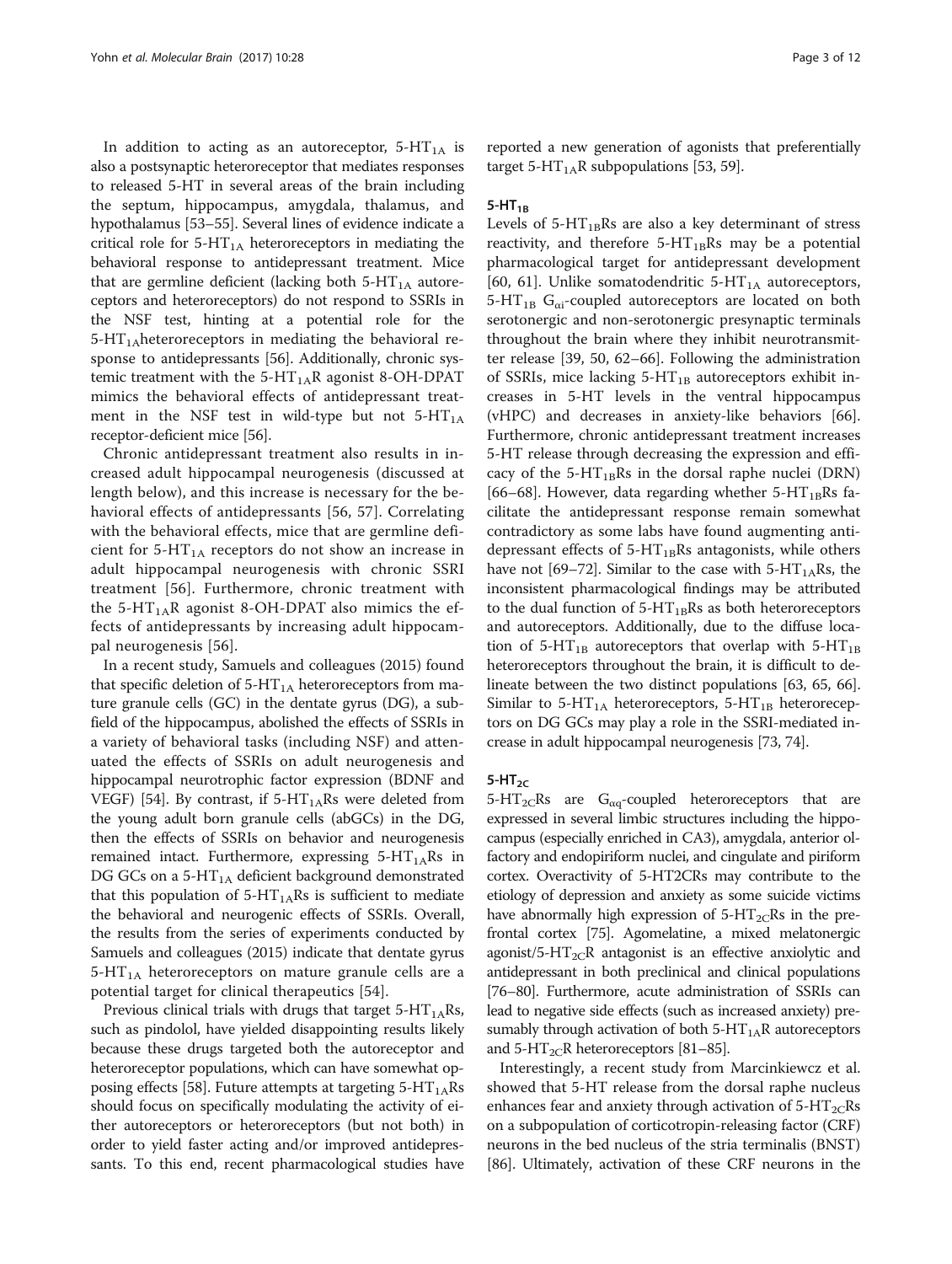BNST engages an inhibitory microcircuit that silences outputs to the ventral tegmental area and lateral hypothalamus. Furthermore, Marcinkiewcz et al. demonstrated that acute SSRI treatment potentiates anxiety-like behavior and that this effect was blocked by specific chemogenetic inhibition of CRF neurons in the BNST [\[86\]](#page-9-0). Taken together, these results suggest that  $5-HT_{2C}Rs$  in the BNST underlie the negative effects of acute SSRI administration.

## $5-HT<sub>4</sub>$

5-HT<sub>4</sub>Rs are G<sub> $\alpha$ s</sub>-coupled receptors that increase intracellular cAMP levels via adenylyl cyclase function to in-crease neuronal activity [[39](#page-8-0)].  $5-HT_4$  heteroreceptors are widely expressed in limbic regions, including the amygdala, septum, and hippocampus as well as the mesolimbic system [[39](#page-8-0), [55](#page-9-0)].

The C-terminal tail of the  $5-HT_4R$  is subject to complex diversity due to alternative splicing of the mRNA resulting in several different variants [[39\]](#page-8-0). Within this splice variant region are polymorphisms that are associated with susceptibility to unipolar depression [\[87\]](#page-9-0). In addition, a postmortem study revealed alterations in both  $5-HT_4R$  binding and cAMP concentration levels in several brain regions of depressed violent suicide victims [[88\]](#page-9-0). One report also suggests that lower striatal  $5-HT_4R$ binding in humans may contribute to the etiology of MDD [[89\]](#page-9-0). Together these results implicate a role for  $5-HT_4Rs$  in mood disorders.

 $5-HT_4R$  expression is also associated with the development of some behavioral features of depression, since the deletion of or pharmacological blockade of  $5-HT_4Rs$ results in increased depressive and anxiety-like behaviors in rodents [\[74, 90, 91](#page-9-0)]. Interestingly, the  $5-HT_4R$  agonist (RS67333) produces rapid antidepressant effects after only three days of administration in rodents [[92\]](#page-9-0). This short treatment window appears to be enough to both desensitize  $5-HT_{1A}$  autoreceptors and increase hippocampal neurogenesis. A more recent study comparing RS67333 to fluoxetine (FLX) found that RS67333 induced anxiolytic-like effects in several behavioral tests after only 7 days, confirming that  $5-HT_4R$  agonists provide more rapid effects than currently used antidepressants [\[93](#page-9-0)]. Interestingly, administration of a 5-  $HT<sub>4</sub>R$  antagonists do not block the behavioral effects of SSRIs, indicating that  $5-HT_4R$  activation likely mediates anxiolytic-like effects via a distinct mechanism [[94\]](#page-9-0). Thus, more research is needed to determine the therapeutic potential of  $5-HT_4Rs$  as a target for treating anxiety and depression.

## $5-HT<sub>6</sub>$

5-HT<sub>6</sub>Rs are postsynaptic  $G_{\alpha s}$ -coupled heteroreceptors that are enriched in the striatum, nucleus accumbens (NAc), and cortex, with moderate expression in the hippocampus, amygdala, and hypothalamus [\[39\]](#page-8-0). A recent study found that two distinct agonists that are selective for  $5-HT_6Rs$  both produce antidepressant and anxiolytic-like effects in rodents [[95\]](#page-9-0). Somewhat paradoxically,  $5-HT_6R$  antagonists also can induce antidepressant- and anxiolytic-like effects in rodent models [[96](#page-10-0)–[99](#page-10-0)]. It is currently unclear whether these similar behavioral outcomes are due to diverse neurochemical effects associated with  $5-HT_6R$  agonists and antagonists or whether distinct actions are being mediated in different brain regions [[74,](#page-9-0) [98\]](#page-10-0). Future studies are necessary to further explore the role of  $5-HT_6R$  receptor subtypes in antidepressant-like responses.

## $5-HT<sub>7</sub>$

5-HT<sub>7</sub> are G<sub> $\alpha$ s</sub>-coupled heteroreceptors located in the limbic and cortical regions of the brain [\[39\]](#page-8-0). Hippocampal  $5-HT<sub>7</sub>Rs$  appear to be involved in the interaction between the serotonergic system and the hypothalamus-pituitaryadrenal (HPA) axis since  $5-HT<sub>7</sub>R$  agonists increase glucocorticoid receptor expression in hippocampal cell cultures [[100](#page-10-0)]. Acute but not chronic, restraint stress increases  $5-HT<sub>7</sub>R$  mRNA in hippocampal subregions CA2 and CA3 [[101](#page-10-0)]. Antidepressant administration downregulates  $5-HT<sub>7</sub>$  in the hypothalamus [[102\]](#page-10-0). Mice lacking  $5-HT<sub>7</sub>Rs$  exhibit antidepressant-like behaviors in stressful environments and pharmacological blockade of  $5-HT_7Rs$ results in a faster antidepressant responses in rats [[97](#page-10-0), [103](#page-10-0)–[107\]](#page-10-0). Furthermore, the atypical antipsychotic, amisulpride, also acts as an antidepressant that is a high affinity  $5-HT_7R$  antagonist. Interestingly, the antidepressant-like behavioral effects of amisulpride are abolished in mice lacking  $5-HT<sub>7</sub>Rs$  [\[108\]](#page-10-0). Therefore,  $5-HT<sub>7</sub>Rs$  antagonists may also represent a new class of antidepressants that could have faster therapeutic action in treating depression.

## Serotonin and Neurotrophic factors

Since the original development of the monoamine hypothesis of depression, more recent data has expanded this theory to the non-mutually exclusive neurotrophic and neurogenesis hypotheses. These hypotheses speculate that decreases in neurotrophic factors such as brainderived neurotrophic factor (BDNF) or decreases in adult hippocampal neurogenesis are respectively involved in the pathophysiology of depression, and that their restoration is critical for the therapeutic efficacy of antidepressant treatment [\[109](#page-10-0)–[113](#page-10-0)]. 5-HT signaling and 5-HT receptors are heavily involved in regulating the levels of both neurotrophic factors and adult hippocampal neurogenesis.

The neurotrophic hypothesis is supported by the idea that stress and/or depression decrease expression of various neurotrophic factors (i.e. BDNF) in limbic areas and this decrease correlates with neuronal atrophy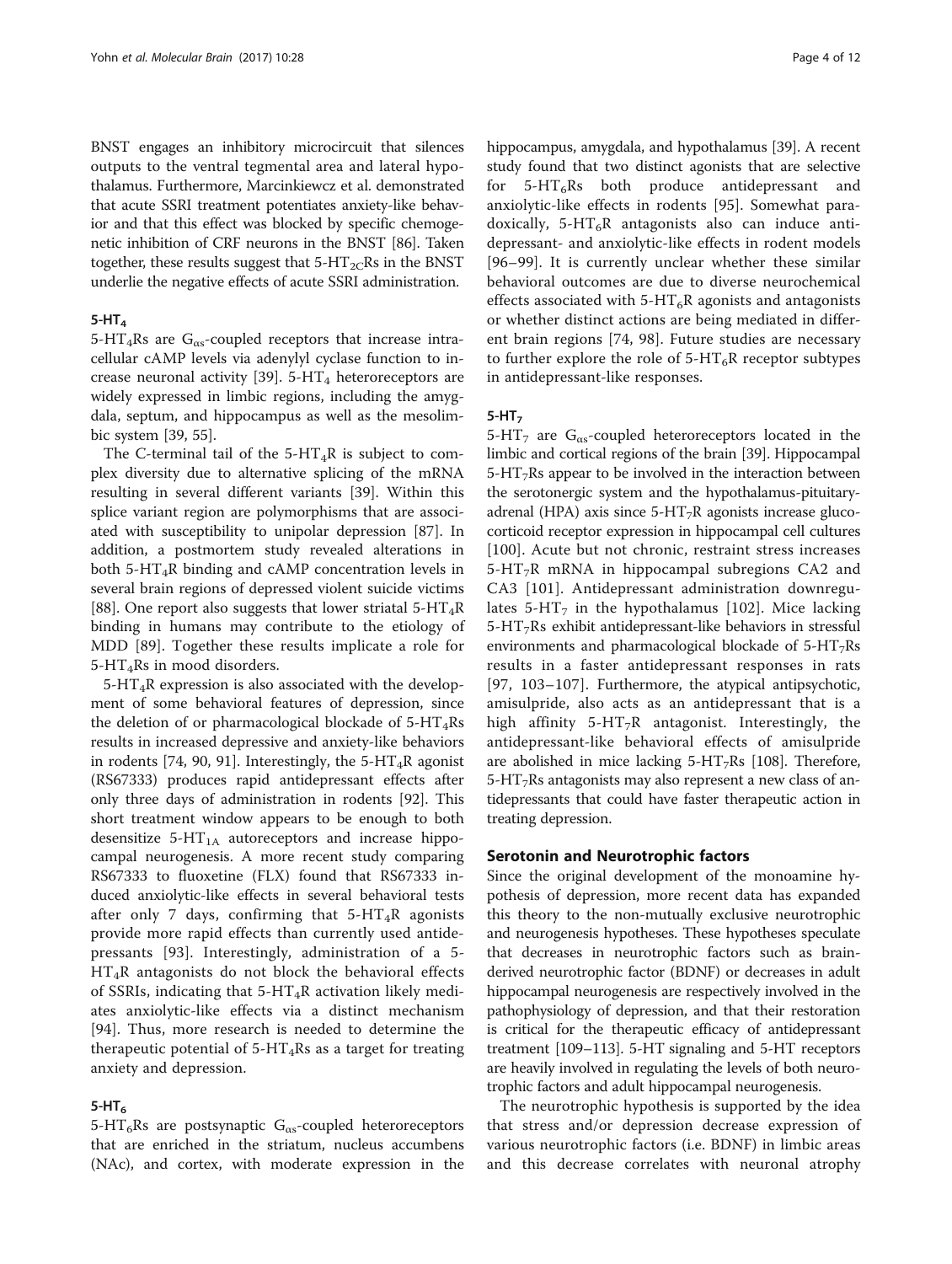[[110, 111](#page-10-0), [114\]](#page-10-0). Specifically, following exposure to stressful experiences researchers have observed decreases in BDNF in rodent hippocampus and prefrontal cortex [[109](#page-10-0), [111, 115, 116](#page-10-0)]. Similarly, in humans, postmortem studies find reduced levels of BDNF in these regions of depressed patients [\[111](#page-10-0), [117, 118](#page-10-0)]. In both humans and rodents, chronic SSRI treatment increases BDNF levels [[111, 119, 120\]](#page-10-0) with BDNF signaling required for adult hippocampal neurogenesis, synaptic plasticity, and neuronal remodeling [\[121](#page-10-0), [122](#page-10-0)]. In mice lacking BDNF in the forebrain or the BDNF receptor Tropomysin receptor kinase B (TrkB) in adult DG neural precursor cells (NPCs), the behavioral and adult neurogenic response to SSRI treatment is eliminated [\[121, 123\]](#page-10-0). SSRI administration increases the maturation of young abGCs, as measured by dendritic arborization complexity [\[124\]](#page-10-0). BDNF and activation of its receptor TrkB have similar effects on maturation of young adult born neurons, suggesting that BDNF may mediate some of the effects of SSRIs on neurogenesis [[125](#page-10-0)–[128\]](#page-10-0). Interestingly, direct infusions of BDNF into the DG of rodents results in antidepressant-like behavioral effects [[129](#page-10-0)].

In addition to BDNF, other neurotrophic factors such as vascular endothelial growth factor (VEGF), fibroblast growth factor 2 (FGF2), insulin-like growth factor 1 (IGF1), and Activin-A are also increased by antidepressant treatment. Unlike the established association between BDNF levels and adult hippocampal neurogenesis, these neurotrophic factors are implicated to varying degrees in mediating effects on neurogenesis and synaptogenesis [[127, 130](#page-10-0)–[136\]](#page-10-0). Similar to BDNF, direct cerebral infusions of any one of these growth factors can result in antidepressantlike behavioral responses [[127, 129](#page-10-0), [130, 134](#page-10-0), [136, 137](#page-10-0)].

In humans, a common single nucleotide polymorphism (SNP) that results in a methionine substitution for valine at codon 66 (Val66Met) in the 5′ pro-domain of the BDNF coding region occurs in 25–32% of the Caucasian population and in 40–50% of the Asian population [[138](#page-10-0)–[140\]](#page-10-0). In the Caucasian population, the Val/Val allele is associated with higher neurotic scores and higher levels of trait anxiety than subjects with the Val/Met or Met/Met genotypes. By contrast, in Asian populations, the Met/Met allele is associated with expression of suicidal and psychotic symptoms and depression in the elderly [[141, 142\]](#page-10-0). Chen and colleagues (2006) recreated this SNP in mice and observed that the BDNF variant (Met/Met) mice had increased anxiety related behaviors when placed in a stressful environment [[143\]](#page-11-0). Furthermore, antidepressants were ineffective in treating this increased anxiety [[143\]](#page-11-0).

Some recent studies suggest that there may be epistatic interactions between the C(−1019)G polymorphism in the promoter of the gene encoding  $5-HT_{1A}R$  and other gene polymorphisms such as the SNP found in the gene encoding BDNF [\[144](#page-11-0)–[146](#page-11-0)]. As an example, subjects with both the G/G genotype in the  $5-HT_{1A}R$  promoter and at least one copy of the Met allele of the BDNF Val66Met polymorphism had a greater than three times higher risk of treatment resistant depression [[144](#page-11-0)].

Several studies attempt to directly link the role of BDNF and other neurotrophic factors with 5-HT receptors and signaling [[54](#page-9-0), [147](#page-11-0)–[149\]](#page-11-0). For instance, in vitro studies show that BDNF dose-dependently decreases 5-HT reuptake, suggesting a direct effect on the function of SERT [[150](#page-11-0)]. Since expression of BDNF and other neurotrophic factors are positively regulated by activity, activation of 5-HT receptors positively coupled to cAMP levels (such as  $5-HT_4$ ) and  $5-HT_7$ ) should yield enhancement of neurotrophic factor levels. The  $5-HT_4R$  agonist RS67333 increases BDNF mRNA expression in the hippocampus [\[151\]](#page-11-0). Furthermore, in vitro studies show that the  $5-HT<sub>7</sub>R$  agonist LP12 increases expression of the BDNF receptor TrkB [[152](#page-11-0)]. By contrast, specific deletion of  $5-HT_{14}Rs$ , which are negatively coupled to cAMP levels, from mature DG GCs attenuates the chronic SSRI-induced increase in BDNF and VEGF levels [\[54\]](#page-9-0). While there is precedent for  $5-HT<sub>1A</sub>R$  mediated regulation of VEGF levels in the dentate gyrus, this data is surprising given that  $5-HT_{1A}Rs$ receptors are inhibitory and both BDNF and VEGF activity are induced by activity [[39](#page-8-0), [153](#page-11-0)]. However, since findings from Samuels and colleagues (2015) are based on chronic, not acute, SSRI administration, it is possible that the effects are mediated through an indirect downstream mechanism that has yet to be resolved [\[54\]](#page-9-0).

The FGF receptor FGFR1 can form heteroreceptor complexes with  $5-HT<sub>1A</sub>Rs$  in the hippocampus and raphe nucleus [[131,](#page-10-0) [154, 155](#page-11-0)]. Treatment with  $5-HT_{1A}R$ agonists or SSRIs results in activation of FGFR1 signaling [[131](#page-10-0), [156\]](#page-11-0). Additionally, transactivation of these receptor complexes results in synergistic increases in neurite density and protrusions, suggesting a combined role of FGFR1 and  $5-HT<sub>1A</sub>Rs$  in synaptogenesis [\[156](#page-11-0)]. Furthermore, formation of FGFR1-5-HT<sub>1A</sub>R heterocomplexes may cause uncoupling of GIRK-5-HT<sub>1A</sub>R heterocomplexes in the raphe nuclei [\[154](#page-11-0)]. Theoretically would decrease  $5-HT_{1A}R$  autoreceptor function, so direct targeting of FGFR1-5-HT<sub>1A</sub>R heterocomplexes could result in faster acting antidepressants. Overall, 5-HT receptors and neurotrophic factors appear to be synergistically involved in both the pathophysiology of depression and the antidepressant response.

## Serotonin and Neurogenesis

Over the last two decades, it has become accepted that new neurons are produced in mammals in two discrete locations, the subventricular zone (SVZ) of the lateral ventricle and the subgranular zone (SGZ) of the DG in the hippocampus [\[157](#page-11-0)]. The neurons born in the SVZ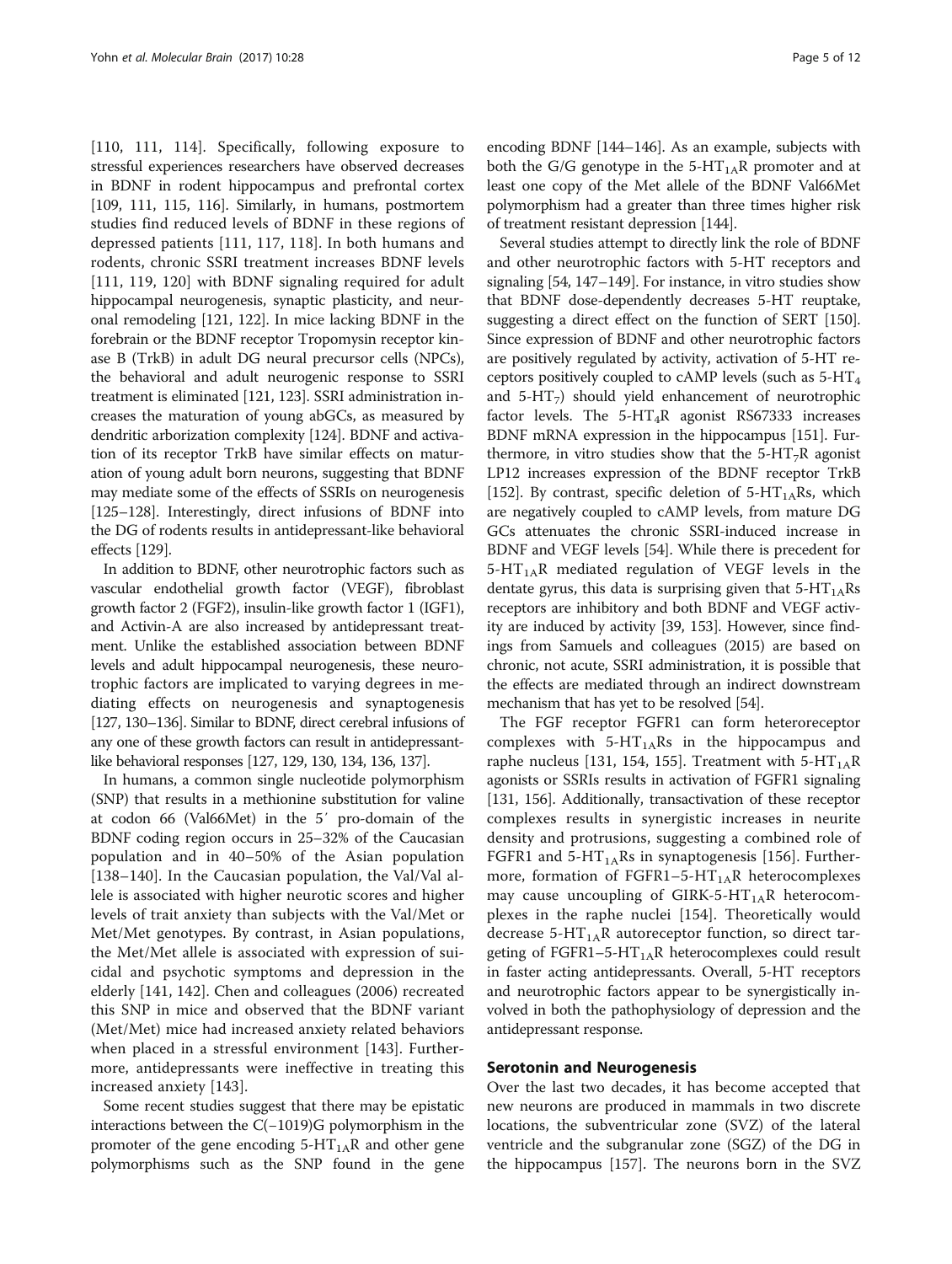migrate through the rostral migratory stream into the olfactory bulb and become interneurons, while those born in the SGZ migrate into the granular layer of the DG and eventually develop into mature granule neurons. The process of adult neurogenesis involves several steps, which include proliferation and fate specification of neural progenitors, neuronal migration and maturation, as well as synaptic integration of young neurons into the existing neuronal circuitry. Various well-established molecular markers are used to identify cells at distinct points, with electrophysiological cell membrane properties well understood throughout the neurogenesis process [[157, 158](#page-11-0)].

Chronic, but not acute, antidepressant treatment increases proliferation of dividing NPCs in the SGZ, differentiation of precursor cells into young abGCs, and the rate by which young abGCs mature and integrate into the DG circuitry [[57](#page-9-0), [124](#page-10-0)]. Furthermore, the effects of chronic antidepressants seem to be specific to the SGZ as they do not increase neurogenesis in the SVZ [[57,](#page-9-0) [159](#page-11-0)]. Critically, ablation of the adult hippocampal neurogenic niche, by focal radiological approaches, results in a loss of the behavioral antidepressant response, suggesting a necessary role for adult neurogenesis in mediating the behavioral effects of chronic antidepressant treatment [[56](#page-9-0), [160, 161](#page-11-0)]. These studies directly resulted in the neurogenesis hypothesis [[112](#page-10-0), [113\]](#page-10-0). However, it is important to note that ablation of adult hippocampal neurogenesis in rodents does not result in increases in anxietyand depression-related behaviors [[56](#page-9-0), [161](#page-11-0)]. Similarly, while decreases in the number of DG GCs have been found in postmortem samples of untreated depressed patients, there does not appear to be a decrease in the number of progenitor cells [\[162\]](#page-11-0). Furthermore, specifically enhancing neurogenesis via a genetic approach does not result in an antidepressant-like phenotype under baseline conditions [[163](#page-11-0)]. Therefore, while increasing adult hippocampal neurogenesis is necessary for the antidepressant response, it is not sufficient to mediate an antidepressant response and there is limited data to suggest that decreases in adult hippocampal neurogenesis may underlie the pathophysiology of depression.

The mechanisms by which SSRIs increase adult hippocampal neurogenesis is likely mediated by several different 5-HT receptors. Administration of the  $5HT_{1A}R/$  $5-HT_7R$  agonist 8-OH-DPAT increases neurogenesis in both the SGZ and SVZ [\[56, 73\]](#page-9-0). Furthermore, SSRIs do not increase neurogenesis in mice that are germline deficient for  $5-HT<sub>1A</sub>Rs$  [[56](#page-9-0)]. Interestingly, the recent study by Samuels and colleagues demonstrated that specific deletion of  $5-HT_{1A}Rs$  from mature DG GCs, but not from young abGCs, abolished the behavioral response to SSRI treatment and attenuated the neurogenic response [[54](#page-9-0)]. Taken together, these data indicate that  $5-HT_{1A}Rs$  are likely a major

target for SSRI-induced increases in adult hippocampal neurogenesis.

Similar to  $5HT<sub>1A</sub>Rs$ ,  $5-HT<sub>4</sub>Rs$  appear to be associated with adult neurogenesis, since  $5-HT_4R$  agonists increase neurogenesis in the DG and in the enteric nervous sys-tem [\[92](#page-9-0), [93,](#page-9-0) [151](#page-11-0), [164](#page-11-0)–[166](#page-11-0)]. By contrast, 5-HT<sub>4</sub>R antagonists reduce differentiation of NPCs with minimal effect on cell proliferation, maturation, or morphology [[93,](#page-9-0) [164](#page-11-0)]. Furthermore, the beneficial effects of  $5-HT_4R$ agonists are not only rapid acting on behavior but also on adult hippocampal neurogenesis. Three days of treatment with the  $5-HT_4R$  agonist RS67333 significantly increases adult hippocampal neurogenesis [[92](#page-9-0), [151\]](#page-11-0). However, recent data suggests that the rapid behavioral effects of  $5-HT_4R$  agonists are mediated by a neurogenesis-independent mechanism [[93](#page-9-0)]. Importantly, similar to 5-  $HT_{1A}R$ , mice that are 5-HT<sub>4</sub>R germline deficient also show an attenuated neurogenic response to chronic SSRI treatment [[167](#page-11-0)].

One interesting alternative to the traditional neurogenesis hypothesis is that SSRI treatment may also cause mature GCs in the DG to undergo a dematuration process that yields cells with properties more similar to young abGCs. Chronic SSRI treatment causes a decrease in expression of the mature granule cell marker calbindin in the DG [\[167, 168](#page-11-0)]. Therefore, it is possible that what is commonly measured to be maturation of young adult born granule cells (assessed by dendritic complexity of Dcx-positive cells) could also be dematuration of previously mature granule cells. Furthermore, this dematuration phenomenon is attenuated in mice germline de-ficient for the 5-HT<sub>4</sub>R [[168](#page-11-0)]. Further studies have found that chronic SSRI treatment can also induce dematuration of parvalbumin-positive interneurons in the basolateral amygdala and the frontal cortex in adult mice [[169, 170](#page-11-0)]. Thus, the antidepressant response may rely on both increases in neurogenesis and dematuration. It would be particularly interesting to determine whether signaling via distinct serotonin receptors can result in either increases in neurogenesis or dematuration. Further work using both spatially restricted  $5-HT_{1A}R$  and  $5-HT_4R$  deficient mice is required to further address this hypothesis.

In addition, while not nearly as well established as SGZ and SVZ adult neurogenesis, several studies have suggested that adult neurogenesis can occur in other brain regions such as the cortex and hypothalamus [[171](#page-11-0)–[173\]](#page-11-0). A recent study by Ohira and colleagues (2013) found that SSRI treatment increased cortical inhibitory neuron proliferation [[173](#page-11-0)]. Some have speculated that GABAergic interneurons are involved in the etiology of depression [\[174\]](#page-11-0), so it will be interesting to determine whether cortical neurogenesis plays a role in mediating the beneficial effects of antidepressants on behavior.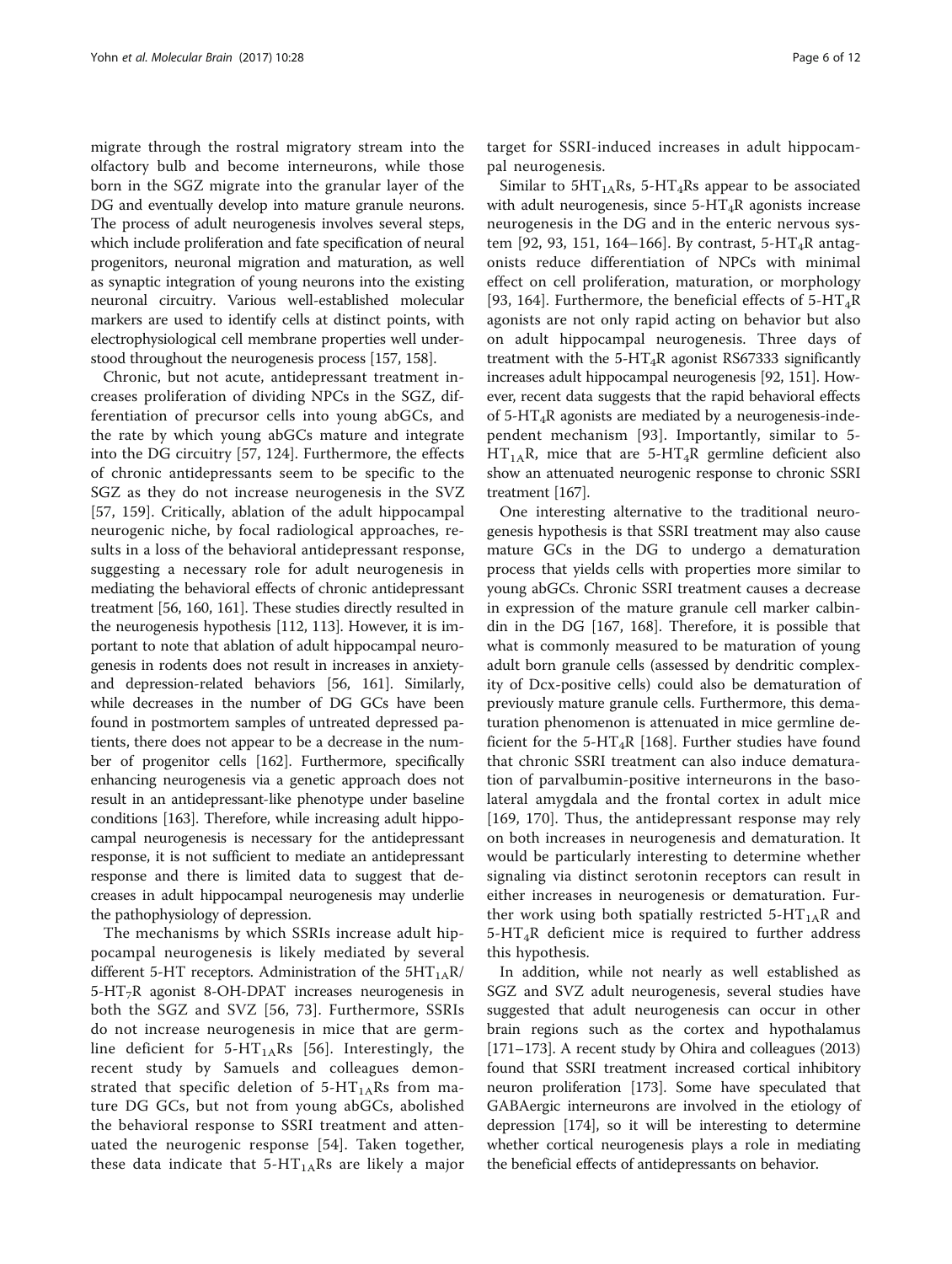<span id="page-6-0"></span>

## Serotonin and the neural Circuity of the hippocampus

The results from Samuels and colleagues (2015) suggest that 5-HT<sub>1A</sub>Rs on mature DG GCs are critical mediators of the effects of SSRIs on behavior, neurotrophic factors, and neurogenesis [\[54](#page-9-0)]. We propose that chronic activation of  $5-HT_{1A}Rs$  on mature DG GCs activate signaling cascades that ultimately result in secretion of neurotrophic factors, such as BDNF and VEGF, which in turn stimulate proliferation of NPCs as well as differentiation and maturation of young abGCs (Fig. 1). The young abGCs, which have distinct plasticity properties from the mature DG GCs, can then activate local GABAergic interneurons to evoke strong inhibitory input to the

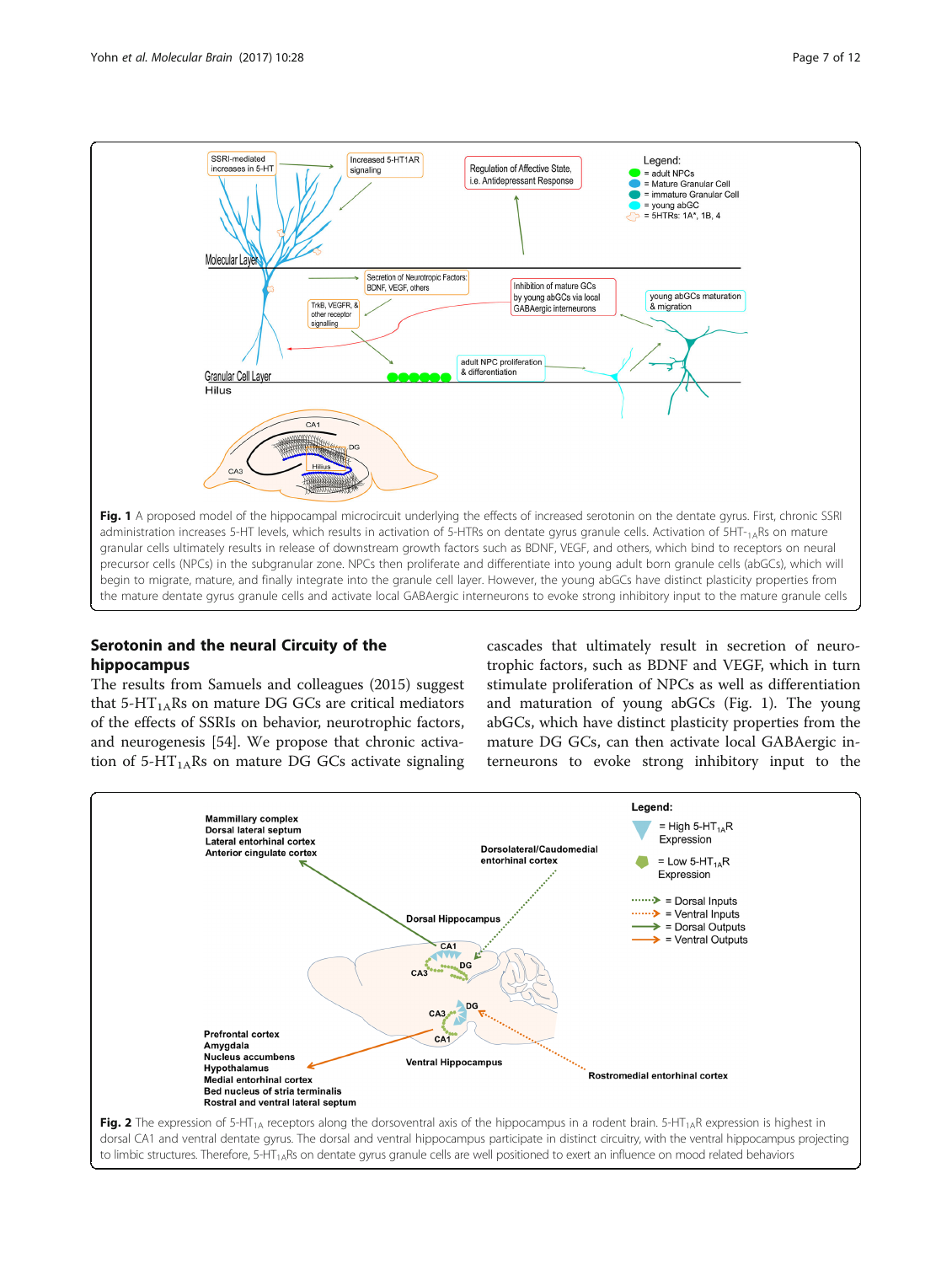mature GCs [[175](#page-11-0)–[178](#page-11-0)] (Fig. [1](#page-6-0)). In this model inhibition of mature GCs via direct activation of  $5-HT_{1A}Rs$  or via the local microcircuitry is therefore critical for the antidepressant response.

Interestingly,  $5-HT<sub>1A</sub>Rs$  show a unique expression pattern in the rodent DG as expression levels dramatically increase along the dorsoventral axis to the point that the vast majority of DG 5-HT<sub>1A</sub>Rs are expressed in the ventral pole [[55](#page-9-0)]. Several studies imply that the dorsal hippocampus (dHPC) and vHPC may serve different functions, where the dHPC is more involved in cognitive functions, while the vHPC is important in regulating emotional affective states [\[179\]](#page-11-0). For instance, dHPC lesions reduce spatial memory in Morris water maze and radial arm maze whereas by vHPC lesions do not impair spatial memory [[180](#page-11-0), [181\]](#page-11-0). More modern approaches demonstrate that specific optical stimulation (via channel rhodopsin 2, ChR2) of basolateral amygdala (BLA) to vHPC projections or vHPC projections to NAc increases anxiety-related behaviors [\[182](#page-11-0), [183](#page-11-0)]. By contrast, inhibition of vHPC projections to medial prefrontal cortex (mPFC) decreases anxietyrelated behavior [\[184](#page-11-0)]. Directly activating granule neurons in the dorsal DG with acute stimulation of ChR2 reduces freezing behavior and recall in the contextual fear conditioning paradigm, however, this effect is not seen when stimulating the vHPC [\[181](#page-11-0)]. Furthermore, acute optogenetic inhibition (using halorhodopsin) of dorsal DG, but not ventral DG, leads to reductions in freezing behavior when photoillumination occurs during encoding and mice are tested 24 h later. By contrast, acute optogenetic inhibition of ventral DG but not dorsal DG results in anxiolytic-like behavioral effects.

The different roles dorsal and ventral DG have in mediating diverse behaviors is likely due to a distinct connectivity. Dorsal DG receives inputs from dorsolateral and caudomedial entorhinal cortex, and medial septal nucleus, which relay inputs from V1, S1, and thalamic nuclei. Efferent outputs from dorsal DG are sent to the mammillary complex, dorsal lateral septum, lateral entorhinal cortex, and anterior cingulate cortex [[179, 185](#page-11-0)] (Fig. [2](#page-6-0)). Many of these regions are critical for memory, locomotion, and exploration, thereby demonstrating the importance of the dHPC in cognitive rather than mood related tasks. Conversely, the ventral DG receives inputs from rostromedial entorhinal cortex and medial septal nucleus that convey information from auditory and piriform cortices. Unlike dorsal DG, ventral DG projects to areas important for regulating emotional affect, with outputs extending to the prefrontal cortex, NAc, hypothalamus, amygdala, medial entorhinal cortex, BNST, as well as rostral and ventral lateral septal nuclei (Fig. [2](#page-6-0)) [[179, 185](#page-11-0)].

Aside from circuit connectivity, there are electrophysiological, molecular, and anatomic differences between the dHPC and vHPC [[179](#page-11-0)]. The vHPC has higher levels of 5-HT and 5-HT innervation relative to the dHPC, demonstrating the importance of 5-HTR signaling within the vHPC in potentially mediating emotional affect and antidepressant response [[186\]](#page-11-0). In the hippocampus, 5-  $HT<sub>1A</sub>Rs$  are highly expressed in the ventral DG and dorsal CA1, two distinct hippocampal subfields [\[55](#page-9-0)] (Fig. [2](#page-6-0)). Given that dentate gyrus  $5-HT<sub>1A</sub>Rs$  are necessary and sufficient for mediating the behavioral effects of SSRIs, their location in the ventral pole positions these receptors to directly influence limbic circuitry in order to regulate mood-related behavior. Future work is necessary to determine whether specific pharmacological or electrical manipulations of ventral DG may be a novel therapeutic avenue for the treatment of depression and anxiety.

#### Abbreviations

5-HT: Serotonin; 5-HT<sub>1A</sub>: Serotonin receptor 1A; 5-HT<sub>1B</sub>: Serotonin receptor 1B; 5-HT<sub>2C</sub>: Serotonin receptor 2C; 5-HT<sub>4</sub>: Serotonin receptor 4; 5-HT<sub>6</sub>: Serotonin receptor 6; 5-HT<sub>7</sub>: Serotonin receptor 7; abGCs: Adult born granule cells; BDNF: Brain-derived neurotrophic factor; cAMP: Cyclic adenosine monophosphate; ChR2: Channelrhodopsin 2; DA: Dopamine; DG: Dentate gyrus; DHPC: Dorsal hippocampus; DRN: Dorsal raphe nucleus; FGF: Fibroblast growth factor; FGFR: Fibroblast growth factor receptor; GC: Granule cells; GCL: Granular cell layer; HPA: Hypothalamic-pituitaryadrenal; IGF: Insulin-like growth factor; MAOIs: Monoamine oxidase inhibitors; MDD: Major Depressive Disorder; NE: Norepinephrine; NPC: Neural progenitor cells; NSF: Novelty suppressed feeding; SERT: Serotonin transporter; SGZ: Subgranular zone; SSRIs: Selective serotonin reuptake inhibitors; SVZ: Subventricular zone; TCAs: Tricyclic antidepressants; VEGF: Vascular endothelial growth factor; VEGFR: Vascular endothelial growth factor receptor; VHPC: Ventral hippocampus

#### Acknowledgements

Not applicable.

#### Funding

This work was supported by NIH Grant R01 MH112861 (BAS) and a 2014 NARSAD Young Investigator Award from the Brain & Behavior Research Foundation (BAS).

#### Availability of data and materials

Not applicable.

#### Authors' contributions

CNY, MMG, and BAS contributed to writing this review. Figures were produced by CNY and MMG under the guidance of BAS. All authors read and approved the final manuscript.

#### Competing interests

The authors declare that they have no competing interests.

#### Consent for publication

Not applicable.

#### Ethics approval and consent to participate Not applicable.

#### Publisher's Note

Springer Nature remains neutral with regard to jurisdictional claims in published maps and institutional affiliations.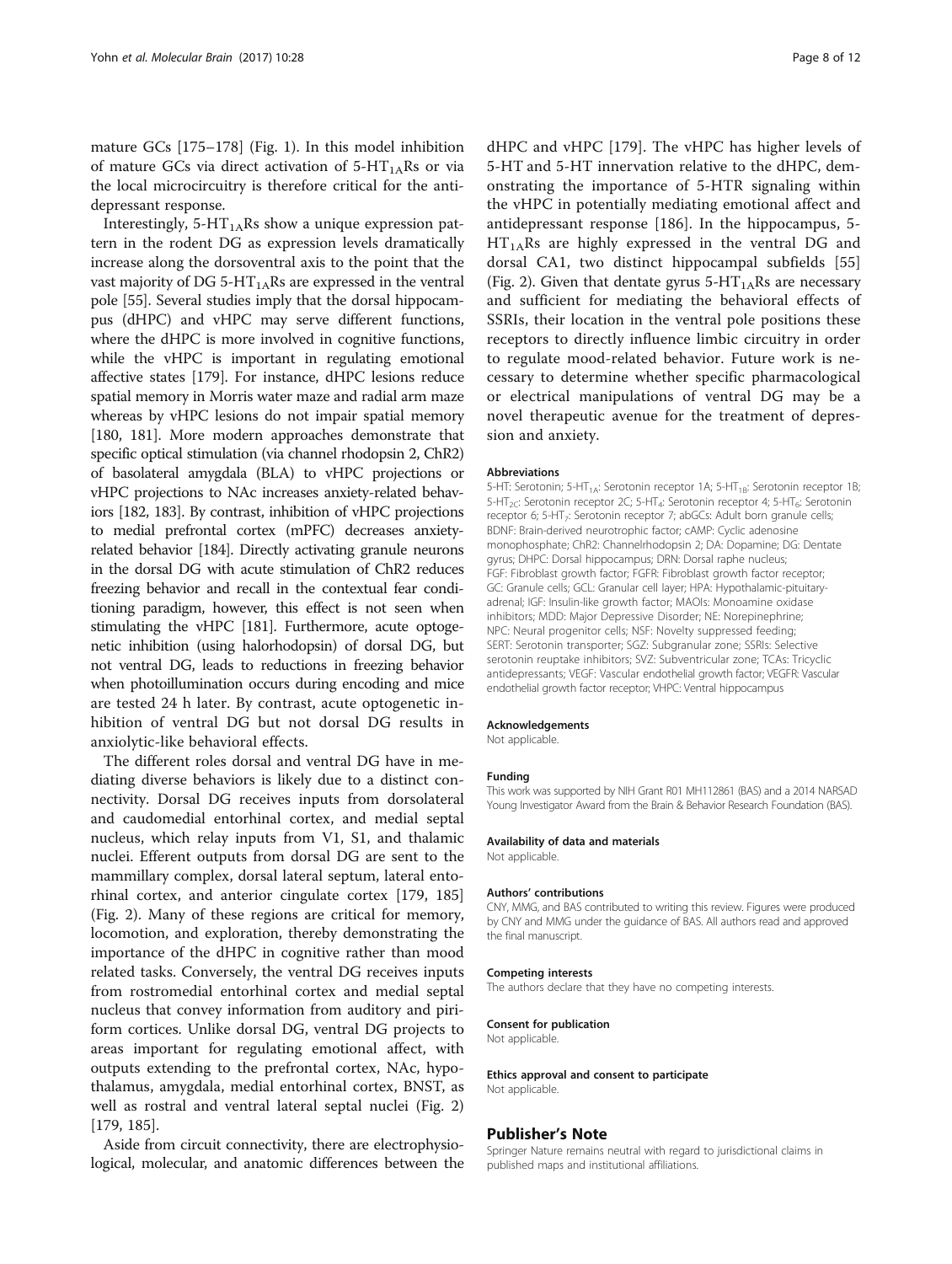## <span id="page-8-0"></span>Received: 1 December 2016 Accepted: 13 June 2017 Published online: 24 June 2017

#### References

- 1. Smith K. Mental health: a world of depression. Nature. 2014;515(7526):181.
- 2. Murray CJ, Lopez AD. Evidence-based health policy–lessons from the global
- burden of disease study. Science. 1996;274(5288):740–3. 3. Gorman JM. Comorbid depression and anxiety spectrum disorders. Depress Anxiety. 1996;4(4):160–8.
- 4. Samuels BA, Leonardo ED, Gadient R, Williams A, Zhou J, David DJ, et al. Modeling treatment-resistant depression. Neuropharmacology. 2011;61(3):408–13.
- 5. Loomer HP, Saunders JC, Kline NS. A clinical and pharmacodynamic evaluation of iproniazid as a psychic energizer. Psychiatr Res Rep Am Psychiatr Assoc. 1957;8:129–41.
- 6. Tatsumi M, Groshan K, Blakely RD, Richelson E. Pharmacological profile of antidepressants and related compounds at human monoamine transporters. Eur J Pharmacol. 1997;340(2–3):249–58.
- 7. Glowinski J, Axelrod J. Inhibition of uptake of Tritiated-Noradrenaline in the intact rat brain by Imipramine and structurally related compounds. Nature. 1964;204:1318–9.
- Ross SB, Renyi AL. Inhibition of the uptake of tritiated 5-hydroxytryptamine in brain tissue. Eur J Pharmacol. 1969;7(3):270–7.
- 9. Feighner JP, Boyer WF. Selective serotonin reuptake inhibitors, 2nd edition: advances in basic research and clinical practice. Chichester: Wiley; 1996.
- 10. Stahl SM. Mechanism of action of serotonin selective reuptake inhibitors. Serotonin receptors and pathways mediate therapeutic effects and side effects. J Affect Disord. 1998;51(3):215–35.
- 11. Cohen E. CDC: Antidepressants most prescribed drugs in U.S.: CNN; 2007 [[http://](http://www.cnn.com/2007/HEALTH/07/09/antidepressants/) [www.cnn.com/2007/HEALTH/07/09/antidepressants/](http://www.cnn.com/2007/HEALTH/07/09/antidepressants/)]. Accessed 1 May 2017.
- 12. Massart R, Mongeau R, Lanfumey L. Beyond the monoaminergic hypothesis: neuroplasticity and epigenetic changes in a transgenic mouse model of depression. Philos Trans R Soc Lond B Biol Sci. 2012;367(1601):2485–94.
- 13. Slattery DA, Hudson AL, Nutt DJ. Invited review: the evolution of antidepressant mechanisms. Fundam Clin Pharmacol. 2004;18(1):1–21.
- 14. Akiskal HS, McKinney WT Jr. Depressive disorders: toward a unified hypothesis. Science. 1973;182(4107):20–9.
- 15. Baumeister AA, Hawkins MF, Uzelac SM. The myth of reserpine-induced depression: role in the historical development of the monoamine hypothesis. J Hist Neurosci. 2003;12(2):207–20.
- 16. Leyton M, Young SN, Benkelfat C. Relapse of depression after rapid depletion of tryptophan. Lancet. 1997;349(9068):1840–1.
- 17. Delgado PL. Monoamine depletion studies: implications for antidepressant discontinuation syndrome. J Clin Psychiatry. 2006;67(Suppl 4):22–6.
- 18. Jacobsen JP, Medvedev IO, Caron MG. The 5-HT deficiency theory of depression: perspectives from a naturalistic 5-HT deficiency model, the tryptophan hydroxylase 2Arg439His knockin mouse. Philos Trans R Soc Lond B Biol Sci. 2012;367(1601):2444–59.
- 19. Traskman L, Asberg M, Bertilsson L, Sjostrand L. Monoamine metabolites in CSF and suicidal behavior. Arch Gen Psychiatry. 1981;38(6):631–6.
- 20. Placidi GP, Oquendo MA, Malone KM, Huang YY, Ellis SP, Mann JJ. Aggressivity, suicide attempts, and depression: relationship to cerebrospinal fluid monoamine metabolite levels. Biol Psychiatry. 2001;50(10):783–91.
- 21. Asberg M. Neurotransmitters and suicidal behavior. The evidence from cerebrospinal fluid studies. Ann N Y Acad Sci. 1997;836:158–81.
- 22. Rush AJ, Trivedi MH, Wisniewski SR, Nierenberg AA, Stewart JW, Warden D, et al. Acute and longer-term outcomes in depressed outpatients requiring one or several treatment steps: a STAR\*D report. Am J Psychiatry. 2006;163(11):1905–17.
- 23. Warden D, Rush AJ, Trivedi MH, Fava M, Wisniewski SR. The STAR\*D project results: a comprehensive review of findings. Curr Psychiatry Rep. 2007;9(6):449–59.
- 24. Zarate CA Jr, Singh JB, Carlson PJ, Brutsche NE, Ameli R, Luckenbaugh DA, et al. A randomized trial of an N-methyl-D-aspartate antagonist in treatmentresistant major depression. Arch Gen Psychiatry. 2006;63(8):856–64.
- 25. Berman RM, Cappiello A, Anand A, Oren DA, Heninger GR, Charney DS, et al. Antidepressant effects of ketamine in depressed patients. Biol Psychiatry. 2000;47(4):351–4.
- 26. Furey ML, Drevets WC. Antidepressant efficacy of the antimuscarinic drug scopolamine: a randomized, placebo-controlled clinical trial. Arch Gen Psychiatry. 2006;63(10):1121–9.
- 27. Carlezon WA Jr, Beguin C, Knoll AT, Cohen BM. Kappa-opioid ligands in the study and treatment of mood disorders. Pharmacol Ther. 2009;123(3):334–43.
- 28. Lutz PE, Kieffer BL. Opioid receptors: distinct roles in mood disorders. Trends Neurosci. 2013;36(3):195–206.
- 29. Samuels BA, Nautiyal KM, Kruegel AC, Levinstein MR, Magalong VM, Gassaway MM, et al. The Behavioral Effects of the Antidepressant Tianeptine Require the Mu-Opioid Receptor. Neuropsychopharmacology. 2017. Epub ahead of print.
- 30. Caspi A, Sugden K, Moffitt TE, Taylor A, Craig IW, Harrington H, et al. Influence of life stress on depression: moderation by a polymorphism in the 5-HTT gene. Science. 2003;301(5631):386–9.
- 31. Lesch KP, Bengel D, Heils A, Sabol SZ, Greenberg BD, Petri S, et al. Association of anxiety-related traits with a polymorphism in the serotonin transporter gene regulatory region. Science. 1996;274(5292):1527–31.
- 32. Bosker FJ, Hartman CA, Nolte IM, Prins BP, Terpstra P, Posthuma D, et al. Poor replication of candidate genes for major depressive disorder using genome-wide association data. Mol Psychiatry. 2011;16(5):516–32.
- 33. Holmes A, Murphy DL, Crawley JN. Abnormal behavioral phenotypes of serotonin transporter knockout mice: parallels with human anxiety and depression. Biol Psychiatry. 2003;54(10):953–9.
- 34. Lira A, Zhou M, Castanon N, Ansorge MS, Gordon JA, Francis JH, et al. Altered depression-related behaviors and functional changes in the dorsal raphe nucleus of serotonin transporter-deficient mice. Biol Psychiatry. 2003;54(10):960–71.
- 35. Beck SG, Choi KC, List TJ. Comparison of 5-hydroxytryptamine1A-mediated hyperpolarization in CA1 and CA3 hippocampal pyramidal cells. J Pharmacol Exp Ther. 1992;263(1):350–9.
- 36. Hamon M, Lanfumey L, el Mestikawy S, Boni C, Miquel MC, Bolanos F, et al. The main features of central 5-HT1 receptors. Neuropsychopharmacology. 1990;3(5–6):349–60.
- 37. Riad M, Garcia S, Watkins KC, Jodoin N, Doucet E, Langlois X, et al. Somatodendritic localization of 5-HT1A and preterminal axonal localization of 5-HT1B serotonin receptors in adult rat brain. J Comp Neurol. 2000;417(2):181–94.
- 38. Richardson-Jones JW, Craige CP, Guiard BP, Stephen A, Metzger KL, Kung HF, et al. 5-HT1A autoreceptor levels determine vulnerability to stress and response to antidepressants. Neuron. 2010;65(1):40–52.
- 39. Hannon J, Hoyer D. Molecular biology of 5-HT receptors. Behav Brain Res. 2008;195(1):198–213.
- 40. Blier P, Pineyro G, el Mansari M, Bergeron R, de Montigny C. Role of somatodendritic 5-HT autoreceptors in modulating 5-HT neurotransmission. Ann N Y Acad Sci. 1998;861:204–16.
- 41. Richardson-Jones JW, Craige CP, Nguyen TH, Kung HF, Gardier AM, Dranovsky A, et al. Serotonin-1A autoreceptors are necessary and sufficient for the normal formation of circuits underlying innate anxiety. J Neurosci. 2011;31(16):6008–18.
- 42. Gross C, Zhuang X, Stark K, Ramboz S, Oosting R, Kirby L, et al. Serotonin1A receptor acts during development to establish normal anxiety-like behaviour in the adult. Nature. 2002;416(6879):396–400.
- 43. Ramboz S, Oosting R, Amara DA, Kung HF, Blier P, Mendelsohn M, et al. Serotonin receptor 1A knockout: an animal model of anxiety-related disorder. Proc Natl Acad Sci U S A. 1998;95(24):14476–81.
- 44. Wu S, Comings DE. A common C-1018G polymorphism in the human 5-HT1A receptor gene. Psychiatr Genet. 1999;9(2):105–6.
- 45. Lemonde S, Turecki G, Bakish D, Du L, Hrdina PD, Bown CD, et al. Impaired repression at a 5-hydroxytryptamine 1A receptor gene polymorphism associated with major depression and suicide. J Neurosci. 2003;23(25):8788–99.
- 46. Albert PR, Lemonde S. 5-HT1A receptors, gene repression, and depression: guilt by association. Neuroscientist. 2004;10(6):575–93.
- 47. Czesak M, Le Francois B, Millar AM, Deria M, Daigle M, Visvader JE, et al. Increased serotonin-1A (5-HT1A) autoreceptor expression and reduced raphe serotonin levels in deformed epidermal autoregulatory factor-1 (Deaf-1) gene knock-out mice. J Biol Chem. 2012;287(9):6615–27.
- 48. Parsey RV, Hastings RS, Oquendo MA, Huang YY, Simpson N, Arcement J, et al. Lower serotonin transporter binding potential in the human brain during major depressive episodes. Am J Psychiatry. 2006;163(1):52–8.
- 49. Parsey RV, Oquendo MA, Ogden RT, Olvet DM, Simpson N, Huang YY, et al. Altered serotonin 1A binding in major depression: a [carbonyl-C-11]WAY100635 positron emission tomography study. Biol Psychiatry. 2006;59(2):106–13.
- 50. Hamon M, Blier P. Monoamine neurocircuitry in depression and strategies for new treatments. Prog Neuro-Psychopharmacol Biol Psychiatry. 2013;45:54–63.
- 51. Lanfumey L, Hamon M. 5-HT1 receptors. Curr Drug Targets CNS Neurol Disord. 2004;3(1):1–10.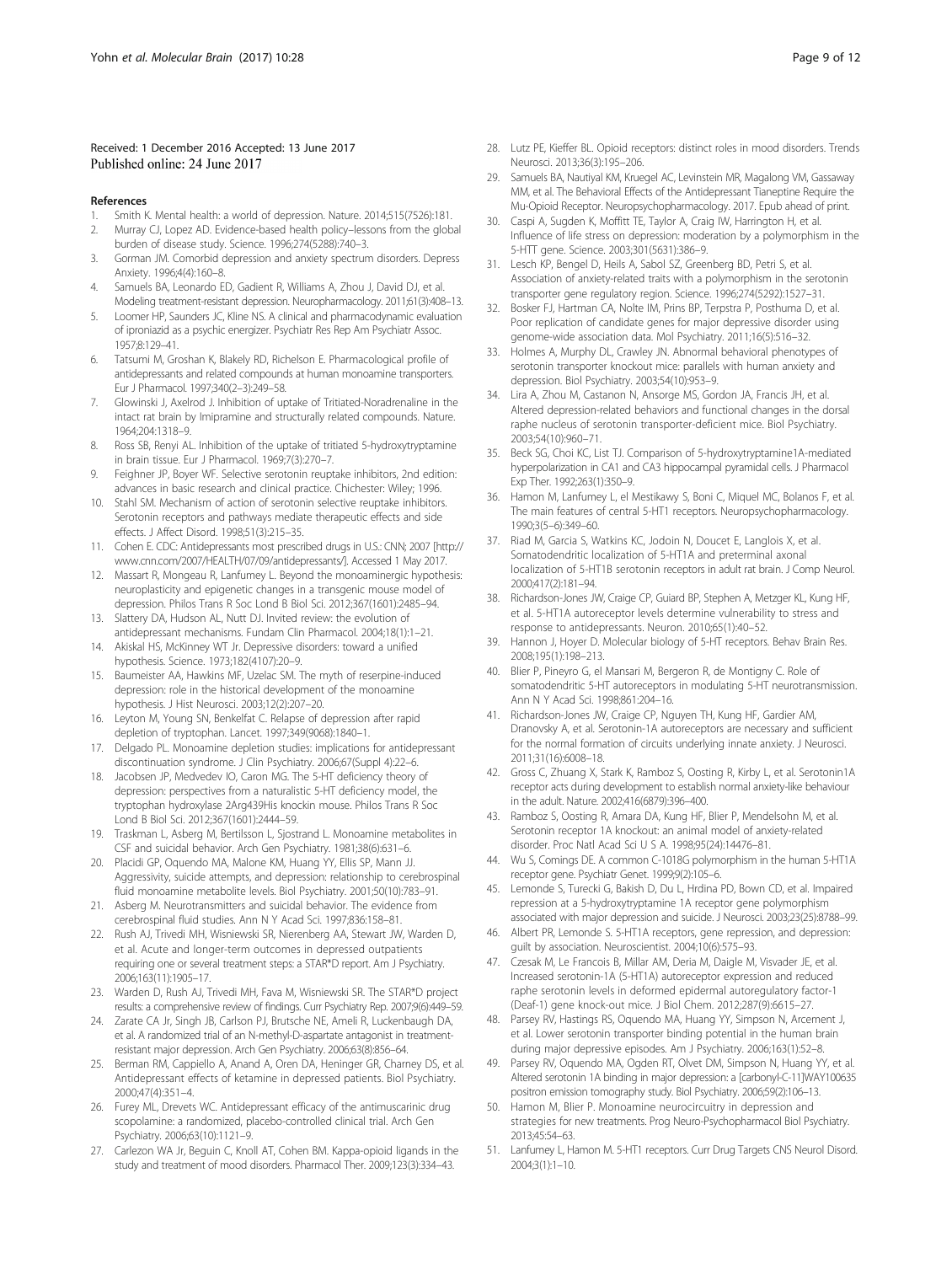- <span id="page-9-0"></span>52. Samuels BA, Hen R. Novelty-suppressed feeding in the mouse. In: Gould TD, editor. Mood and anxiety related phenotypes in mice: characterization using behavioral tests, volume II. Neuromethods. Totowa: Humana Press; 2011. p. 107–21.
- 53. Garcia-Garcia AL, Newman-Tancredi A, Leonardo ED. 5-HT(1A) [corrected] receptors in mood and anxiety: recent insights into autoreceptor versus heteroreceptor function. Psychopharmacology. 2014;231(4):623–36.
- 54. Samuels BA, Anacker C, Hu A, Levinstein MR, Pickenhagen A, Tsetsenis T, et al. 5-HT1A receptors on mature dentate gyrus granule cells are critical for the antidepressant response. Nat Neurosci. 2015;18(11):1606–16.
- 55. Tanaka KF, Samuels BA, Hen R. Serotonin receptor expression along the dorsal-ventral axis of mouse hippocampus. Philos Trans R Soc Lond B Biol Sci. 2012;367(1601):2395–401.
- 56. Santarelli L, Saxe M, Gross C, Surget A, Battaglia F, Dulawa S, et al. Requirement of hippocampal neurogenesis for the behavioral effects of antidepressants. Science. 2003;301(5634):805–9.
- 57. Malberg JE, Eisch AJ, Nestler EJ, Duman RS. Chronic antidepressant treatment increases neurogenesis in adult rat hippocampus. J Neurosci. 2000;20(24):9104–10.
- 58. McAskill R, Mir S, Taylor D. Pindolol augmentation of antidepressant therapy. Br J Psychiatry. 1998;173:203–8.
- 59. Newman-Tancredi A, Kleven MS. Comparative pharmacology of antipsychotics possessing combined dopamine D2 and serotonin 5-HT1A receptor properties. Psychopharmacology. 2011;216(4):451–73.
- 60. Neumaier JF, Edwards E, Plotsky PM. 5-HT(1B) mrna regulation in two animal models of altered stress reactivity. Biol Psychiatry. 2002;51(11):902–8.
- 61. Ruf BM, Bhagwagar Z. The 5-HT1B receptor: a novel target for the pathophysiology of depression. Curr Drug Targets. 2009;10(11):1118–38.
- 62. Chenu F, David DJ, Leroux-Nicollet I, Le Maitre E, Gardier AM, Bourin M. Serotonin1B heteroreceptor activation induces an antidepressant-like effect in mice with an alteration of the serotonergic system. J Psychiatry Neurosci. 2008;33(6):541–50.
- 63. Ding S, Li L, Zhou FM. Robust presynaptic serotonin 5-HT(1B) receptor inhibition of the striatonigral output and its sensitization by chronic fluoxetine treatment. J Neurophysiol. 2015;113(9):3397–409.
- 64. Gardier AM, Trillat AC, Malagie I, David D, Hascoet M, Colombel MC, et al. 5-HT1B serotonin receptors and antidepressant effects of selective serotonin reuptake inhibitors. C R Acad Sci III. 2001;324(5):433–41.
- 65. Liu Y, Kelly MA, Sexton TJ, Neumaier JF. 5-HT1B autoreceptors differentially modulate the expression of conditioned fear in a circuit-specific manner. Neuroscience. 2015;298:436–47.
- 66. Nautiyal KM, Tritschler L, Ahmari SE, David DJ, Gardier AM, Hen R. A lack of serotonin 1B Autoreceptors results in decreased anxiety and depression-related behaviors. Neuropsychopharmacology. 2016;41(12):2941–50.
- 67. McDevitt RA, Hiroi R, Mackenzie SM, Robin NC, Cohn A, Kim JJ, et al. Serotonin 1B autoreceptors originating in the caudal dorsal raphe nucleus reduce expression of fear and depression-like behavior. Biol Psychiatry. 2011;69(8):780–7.
- 68. Neumaier JF, Petty F, Kramer GL, Szot P, Hamblin MW. Learned helplessness increases 5-hydroxytryptamine1B receptor mRNA levels in the rat dorsal raphe nucleus. Biol Psychiatry. 1997;41(6):668–74.
- 69. Dawson LA, Hughes ZA, Starr KR, Storey JD, Bettelini L, Bacchi F, et al. Characterisation of the selective 5-HT1B receptor antagonist SB-616234-a (1-[6-(cis-3,5-dimethylpiperazin-1-yl)-2,3-dihydro-5 methoxyindol-1-yl]-1-[2′-met hyl-4′-(5-methyl-1,2,4-oxadiazol-3 yl)biphenyl-4-yl]methanone hydrochloride): in vivo neurochemical and behavioural evidence of anxiolytic/antidepressant activity. Neuropharmacology. 2006;50(8):975–83.
- 70. Tatarczynska E, Klodzinska A, Chojnacka-Wojcik E. Effects of combined administration of 5-HT1A and/or 5-HT1B receptor antagonists and paroxetine or fluoxetine in the forced swimming test in rats. Pol J Pharmacol. 2002;54(6):615–23.
- 71. Tatarczynska E, Klodzinska A, Stachowicz K, Chojnacka-Wojcik E. Effects of a selective 5-HT1B receptor agonist and antagonists in animal models of anxiety and depression. Behav Pharmacol. 2004;15(8):523–34.
- 72. Tatarczynska E, Klodzinska A, Stachowicz K, Chojnacka-Wojcik E. Effect of combined administration of 5-HT1A or 5-HT1B/1D receptor antagonists and antidepressants in the forced swimming test. Eur J Pharmacol. 2004;487(1–3):133–42.
- 73. Banasr M, Hery M, Printemps R, Daszuta A. Serotonin-induced increases in adult cell proliferation and neurogenesis are mediated through different and

common 5-HT receptor subtypes in the dentate gyrus and the subventricular zone. Neuropsychopharmacology. 2004;29(3):450–60.

- 74. Carr GV, Lucki I. The role of serotonin receptor subtypes in treating depression: a review of animal studies. Psychopharmacology. 2011;213(2–3):265–87.
- 75. Niswender CM, Herrick-Davis K, Dilley GE, Meltzer HY, Overholser JC, Stockmeier CA, et al. RNA editing of the human serotonin 5-HT2C receptor. Alterations in suicide and implications for serotonergic pharmacotherapy. Neuropsychopharmacology. 2001;24(5):478–91.
- 76. Kennedy SH, Emsley R. Placebo-controlled trial of agomelatine in the treatment of major depressive disorder. Eur Neuropsychopharmacol. 2006;16(2):93–100.
- 77. Olie JP, Kasper S. Efficacy of agomelatine, a MT1/MT2 receptor agonist with 5-HT2C antagonistic properties, in major depressive disorder. Int J Neuropsychopharmacol. 2007;10(5):661–73.
- 78. Loo H, Hale A, D'Haenen H. Determination of the dose of agomelatine, a melatoninergic agonist and selective 5-HT(2C) antagonist, in the treatment of major depressive disorder: a placebo-controlled dose range study. Int Clin Psychopharmacol. 2002;17(5):239–47.
- 79. Rainer Q, Xia L, Guilloux JP, Gabriel C, Mocaer E, Hen R, et al. Beneficial behavioural and neurogenic effects of agomelatine in a model of depression/anxiety. Int J Neuropsychopharmacol. 2012;15(3):321–35.
- 80. Papp M, Gruca P, Boyer PA, Mocaer E. Effect of agomelatine in the chronic mild stress model of depression in the rat. Neuropsychopharmacology. 2003;28(4):694–703.
- 81. Gorman JM, Liebowitz MR, Fyer AJ, Goetz D, Campeas RB, Fyer MR, et al. An open trial of fluoxetine in the treatment of panic attacks. J Clin Psychopharmacol. 1987;7(5):329–32.
- 82. Westenberg HG, den Boer JA. Serotonin-influencing drugs in the treatment of panic disorder. Psychopathology. 1989;22(Suppl 1):68–77.
- 83. Burghardt NS, Bush DE, McEwen BS, LeDoux JE. Acute selective serotonin reuptake inhibitors increase conditioned fear expression: blockade with a 5-HT(2C) receptor antagonist. Biol Psychiatry. 2007;62(10):1111–8.
- 84. Dekeyne A, Denorme B, Monneyron S, Millan MJ. Citalopram reduces social interaction in rats by activation of serotonin (5-HT)(2C) receptors. Neuropharmacology. 2000;39(6):1114–7.
- 85. Belzung C, Le Guisquet AM, Barreau S, Calatayud F. An investigation of the mechanisms responsible for acute fluoxetine-induced anxiogenic-like effects in mice. Behav Pharmacol. 2001;12(3):151–62.
- 86. Marcinkiewcz CA, Mazzone CM, D'Agostino G, Halladay LR, Hardaway JA, DiBerto JF, et al. Serotonin engages an anxiety and fear-promoting circuit in the extended amygdala. Nature. 2016;537(7618):97–101.
- 87. Ohtsuki T, Ishiguro H, Detera-Wadleigh SD, Toyota T, Shimizu H, Yamada K, et al. Association between serotonin 4 receptor gene polymorphisms and bipolar disorder in Japanese case-control samples and the NIMH genetics initiative bipolar pedigrees. Mol Psychiatry. 2002;7(9):954–61.
- 88. Rosel P, Arranz B, Urretavizcaya M, Oros M, San L, Navarro MA. Altered 5-HT2A and 5-HT4 postsynaptic receptors and their intracellular signalling systems IP3 and cAMP in brains from depressed violent suicide victims. Neuropsychobiology. 2004;49(4):189–95.
- 89. Madsen K, Torstensen E, Holst KK, Haahr ME, Knorr U, Frokjaer VG, et al. Familial risk for major depression is associated with lower striatal 5-HT(4) receptor binding. Int J Neuropsychopharmacol. 2014;18(1):1-7.
- 90. Compan V, Zhou M, Grailhe R, Gazzara RA, Martin R, Gingrich J, et al. Attenuated response to stress and novelty and hypersensitivity to seizures in 5-HT4 receptor knock-out mice. J Neurosci. 2004;24(2):412–9.
- 91. Conductier G, Dusticier N, Lucas G, Cote F, Debonnel G, Daszuta A, et al. Adaptive changes in serotonin neurons of the raphe nuclei in 5-HT(4) receptor knock-out mouse. Eur J Neurosci. 2006;24(4):1053–62.
- 92. Lucas G, Rymar VV, Du J, Mnie-Filali O, Bisgaard C, Manta S, et al. Serotonin(4) (5-HT(4)) receptor agonists are putative antidepressants with a rapid onset of action. Neuron. 2007;55(5):712–25.
- 93. Mendez-David I, David DJ, Darcet F, Wu MV, Kerdine-Romer S, Gardier AM, et al. Rapid anxiolytic effects of a 5-HT(4) receptor agonist are mediated by a neurogenesis-independent mechanism. Neuropsychopharmacology. 2014;39(6):1366–78.
- 94. Cryan JF, Lucki I. 5-HT4 receptors do not mediate the antidepressant-like behavioral effects of fluoxetine in a modified forced swim test. Eur J Pharmacol. 2000;409(3):295–9.
- 95. Carr GV, Schechter LE, Lucki I. Antidepressant and anxiolytic effects of selective 5-HT6 receptor agonists in rats. Psychopharmacology. 2011;213(2–3):499–507.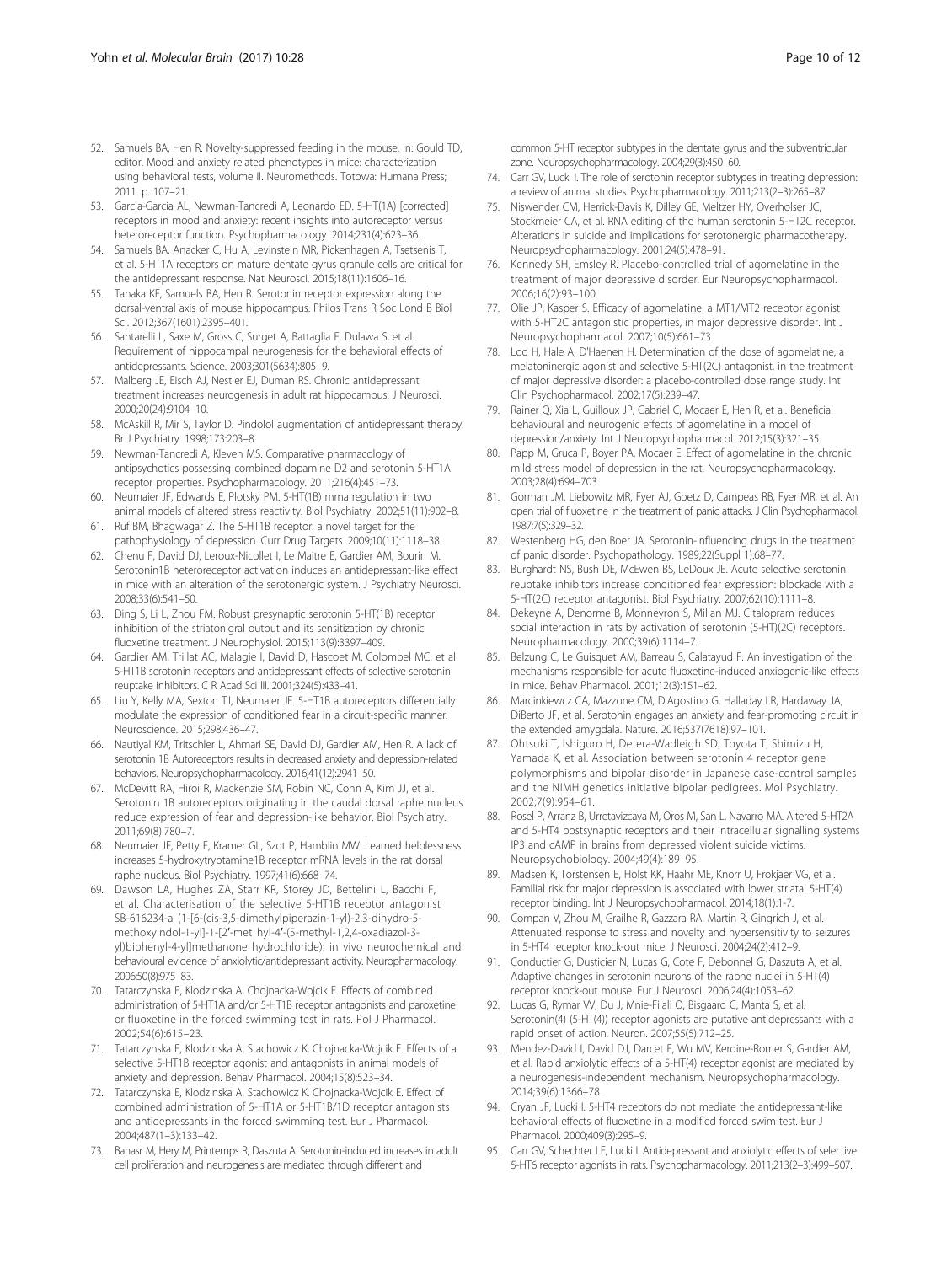- <span id="page-10-0"></span>96. Wesolowska A. Potential role of the 5-HT6 receptor in depression and anxiety: an overview of preclinical data. Pharmacol Rep. 2010;62(4):564–77.
- 97. Wesolowska A, Nikiforuk A. Effects of the brain-penetrant and selective 5-HT6 receptor antagonist SB-399885 in animal models of anxiety and depression. Neuropharmacology. 2007;52(5):1274–83.
- 98. Wesolowska A, Nikiforuk A. The selective 5-HT(6) receptor antagonist SB-399885 enhances anti-immobility action of antidepressants in rats. Eur J Pharmacol. 2008;582(1–3):88–93.
- 99. Svenningsson P, Tzavara ET, Qi H, Carruthers R, Witkin JM, Nomikos GG, et al. Biochemical and behavioral evidence for antidepressant-like effects of 5-HT6 receptor stimulation. J Neurosci. 2007;27(15):4201–9.
- 100. Laplante P, Diorio J, Meaney MJ. Serotonin regulates hippocampal glucocorticoid receptor expression via a 5-HT7 receptor. Brain Res Dev Brain Res. 2002;139(2):199–203.
- 101. Yau JL, Noble J, Seckl JR. Acute restraint stress increases 5-HT7 receptor mRNA expression in the rat hippocampus. Neurosci Lett. 2001;309(3):141–4.
- 102. Mullins UL, Gianutsos G, Eison AS. Effects of antidepressants on 5-HT7 receptor regulation in the rat hypothalamus. Neuropsychopharmacology. 1999;21(3):352–67.
- 103. Hedlund PB, Huitron-Resendiz S, Henriksen SJ, Sutcliffe JG. 5-HT7 receptor inhibition and inactivation induce antidepressantlike behavior and sleep pattern. Biol Psychiatry. 2005;58(10):831–7.
- 104. Bonaventure P, Kelly L, Aluisio L, Shelton J, Lord B, Galici R, et al. Selective blockade of 5-hydroxytryptamine (5-HT)7 receptors enhances 5-HT transmission, antidepressant-like behavior, and rapid eye movement sleep suppression induced by citalopram in rodents. J Pharmacol Exp Ther. 2007;321(2):690–8.
- 105. Guscott M, Bristow LJ, Hadingham K, Rosahl TW, Beer MS, Stanton JA, et al. Genetic knockout and pharmacological blockade studies of the 5-HT7 receptor suggest therapeutic potential in depression. Neuropharmacology. 2005;48(4):492–502.
- 106. Wesolowska A, Nikiforuk A, Stachowicz K. Potential anxiolytic and antidepressant effects of the selective 5-HT7 receptor antagonist SB 269970 after intrahippocampal administration to rats. Eur J Pharmacol. 2006;553(1–3):185–90.
- 107. Wesolowska A, Nikiforuk A, Stachowicz K, Tatarczynska E. Effect of the selective 5-HT7 receptor antagonist SB 269970 in animal models of anxiety and depression. Neuropharmacology. 2006;51(3):578–86.
- 108. Abbas AI, Hedlund PB, Huang XP, Tran TB, Meltzer HY, Roth BL. Amisulpride is a potent 5-HT7 antagonist: relevance for antidepressant actions in vivo. Psychopharmacology. 2009;205(1):119–28.
- 109. Castren E. Neurotrophins as mediators of drug effects on mood, addiction, and neuroprotection. Mol Neurobiol. 2004;29(3):289–302.
- 110. Duman RS, Li N. A neurotrophic hypothesis of depression: role of synaptogenesis in the actions of NMDA receptor antagonists. Philos Trans R Soc Lond B Biol Sci. 2012;367(1601):2475–84.
- 111. Duman RS, Monteggia LM. A neurotrophic model for stress-related mood disorders. Biol Psychiatry. 2006;59(12):1116–27.
- 112. Jacobs BL, van Praag H, Gage FH. Adult brain neurogenesis and psychiatry: a novel theory of depression. Mol Psychiatry. 2000;5(3):262–9.
- 113. Miller BR, Hen R. The current state of the neurogenic theory of depression and anxiety. Curr Opin Neurobiol. 2015;30:51–8.
- 114. Fournier NM, Duman RS. Role of vascular endothelial growth factor in adult hippocampal neurogenesis: implications for the pathophysiology and treatment of depression. Behav Brain Res. 2012;227(2):440–9.
- 115. Krishnan V, Nestler EJ. The molecular neurobiology of depression. Nature. 2008;455(7215):894–902.
- 116. Monteggia LM, Luikart B, Barrot M, Theobold D, Malkovska I, Nef S, et al. Brain-derived neurotrophic factor conditional knockouts show gender differences in depression-related behaviors. Biol Psychiatry. 2007;61(2):187–97.
- 117. Karege F, Vaudan G, Schwald M, Perroud N, La Harpe R. Neurotrophin levels in postmortem brains of suicide victims and the effects of antemortem diagnosis and psychotropic drugs. Brain Res Mol Brain Res. 2005;136(1–2):29–37.
- 118. Chen B, Dowlatshahi D, MacQueen GM, Wang JF, Young LT. Increased hippocampal BDNF immunoreactivity in subjects treated with antidepressant medication. Biol Psychiatry. 2001;50(4):260–5.
- 119. Nibuya M, Morinobu S, Duman RS. Regulation of BDNF and trkB mRNA in rat brain by chronic electroconvulsive seizure and antidepressant drug treatments. J Neurosci. 1995;15(11):7539–47.
- 120. Nestler EJ, Barrot M, DiLeone RJ, Eisch AJ, Gold SJ, Monteggia LM. Neurobiology of depression. Neuron. 2002;34(1):13–25.
- 121. Li Y, Luikart BW, Birnbaum S, Chen J, Kwon CH, Kernie SG, et al. TrkB regulates hippocampal neurogenesis and governs sensitivity to antidepressive treatment. Neuron. 2008;59(3):399–412.
- 122. Sairanen M, Lucas G, Ernfors P, Castren M, Castren E. Brain-derived neurotrophic factor and antidepressant drugs have different but coordinated effects on neuronal turnover, proliferation, and survival in the adult dentate gyrus. J Neurosci. 2005;25(5):1089–94.
- 123. Monteggia LM, Barrot M, Powell CM, Berton O, Galanis V, Gemelli T, et al. Essential role of brain-derived neurotrophic factor in adult hippocampal function. Proc Natl Acad Sci U S A. 2004;101(29):10827–32.
- 124. Wang J-W, David DJ, Monckton JE, Battaglia F. Hen Rà. Chronic fluoxetine stimulates maturation and synaptic plasticity of adult-born hippocampal granule cells. J Neurosci. 2008;28(6):1374–84.
- 125. Castren E, Voikar V, Rantamaki T. Role of neurotrophic factors in depression. Curr Opin Pharmacol. 2007;7(1):18–21.
- 126. Rantamaki T, Hendolin P, Kankaanpaa A, Mijatovic J, Piepponen P, Domenici E, et al. Pharmacologically diverse antidepressants rapidly activate brain-derived neurotrophic factor receptor TrkB and induce phospholipase-Cgamma signaling pathways in mouse brain. Neuropsychopharmacology. 2007;32(10):2152–62.
- 127. Warner-Schmidt JL, Duman RS. VEGF is an essential mediator of the neurogenic and behavioral actions of antidepressants. Proc Natl Acad Sci U S A. 2007;104(11):4647–52.
- 128. Fujioka T, Fujioka A, Duman RS. Activation of cAMP signaling facilitates the morphological maturation of newborn neurons in adult hippocampus. J Neurosci. 2004;24(2):319–28.
- 129. Shirayama Y, Chen AC, Nakagawa S, Russell DS, Duman RS. Brain-derived neurotrophic factor produces antidepressant effects in behavioral models of depression. J Neurosci. 2002;22(8):3251–61.
- 130. Dow AL, Russell DS, Duman RS. Regulation of activin mRNA and Smad2 phosphorylation by antidepressant treatment in the rat brain: effects in behavioral models. J Neurosci. 2005;25(20):4908–16.
- 131. Borroto-Escuela DO, Romero-Fernandez W, Mudo G, Perez-Alea M, Ciruela F, Tarakanov AO, et al. Fibroblast growth factor receptor 1- 5-hydroxytryptamine 1A heteroreceptor complexes and their enhancement of hippocampal plasticity. Biol Psychiatry. 2012;71(1):84–91.
- 132. Ganea K, Menke A, Schmidt MV, Lucae S, Rammes G, Liebl C, et al. Convergent animal and human evidence suggests the activin/inhibin pathway to be involved in antidepressant response. Transl Psychiatry. 2012;2:e177.
- 133. Greene J, Banasr M, Lee B, Warner-Schmidt J, Duman RS. Vascular endothelial growth factor signaling is required for the behavioral actions of antidepressant treatment: pharmacological and cellular characterization. Neuropsychopharmacology. 2009;34(11):2459–68.
- 134. Hoshaw BA, Malberg JE, Lucki I. Central administration of IGF-I and BDNF leads to long-lasting antidepressant-like effects. Brain Res. 2005;1037(1–2):204–8.
- 135. Turner CA, Gula EL, Taylor LP, Watson SJ, Akil H. Antidepressant-like effects of intracerebroventricular FGF2 in rats. Brain Res. 2008;1224:63–8.
- 136. Warner-Schmidt JL, Duman RS. VEGF as a potential target for therapeutic intervention in depression. Curr Opin Pharmacol. 2008;8(1):14–9.
- 137. Siuciak JA, Lewis DR, Wiegand SJ, Lindsay RM. Antidepressant-like effect of brain-derived neurotrophic factor (BDNF). Pharmacol Biochem Behav. 1997;56(1):131–7.
- 138. Lang UE, Hellweg R, Kalus P, Bajbouj M, Lenzen KP, Sander T, et al. Association of a functional BDNF polymorphism and anxiety-related personality traits. Psychopharmacology. 2005;180(1):95–9.
- 139. Sen S, Nesse RM, Stoltenberg SF, Li S, Gleiberman L, Chakravarti A, et al. A BDNF coding variant is associated with the NEO personality inventory domain neuroticism, a risk factor for depression. Neuropsychopharmacology. 2003;28(2):397–401.
- 140. Verhagen M, van der Meij A, van Deurzen PA, Janzing JG, Arias-Vasquez A, Buitelaar JK, et al. Meta-analysis of the BDNF Val66Met polymorphism in major depressive disorder: effects of gender and ethnicity. Mol Psychiatry. 2010;15(3):260–71.
- 141. Hwang JP, Tsai SJ, Hong CJ, Yang CH, Lirng JF, Yang YM. The Val66Met polymorphism of the brain-derived neurotrophic-factor gene is associated with geriatric depression. Neurobiol Aging. 2006;27(12):1834–7.
- 142. Iga J, Ueno S, Yamauchi K, Numata S, Tayoshi-Shibuya S, Kinouchi S, et al. The Val66Met polymorphism of the brain-derived neurotrophic factor gene is associated with psychotic feature and suicidal behavior in Japanese major depressive patients. Am J Med Genet B Neuropsychiatr Genet. 2007;144B(8):1003–6.